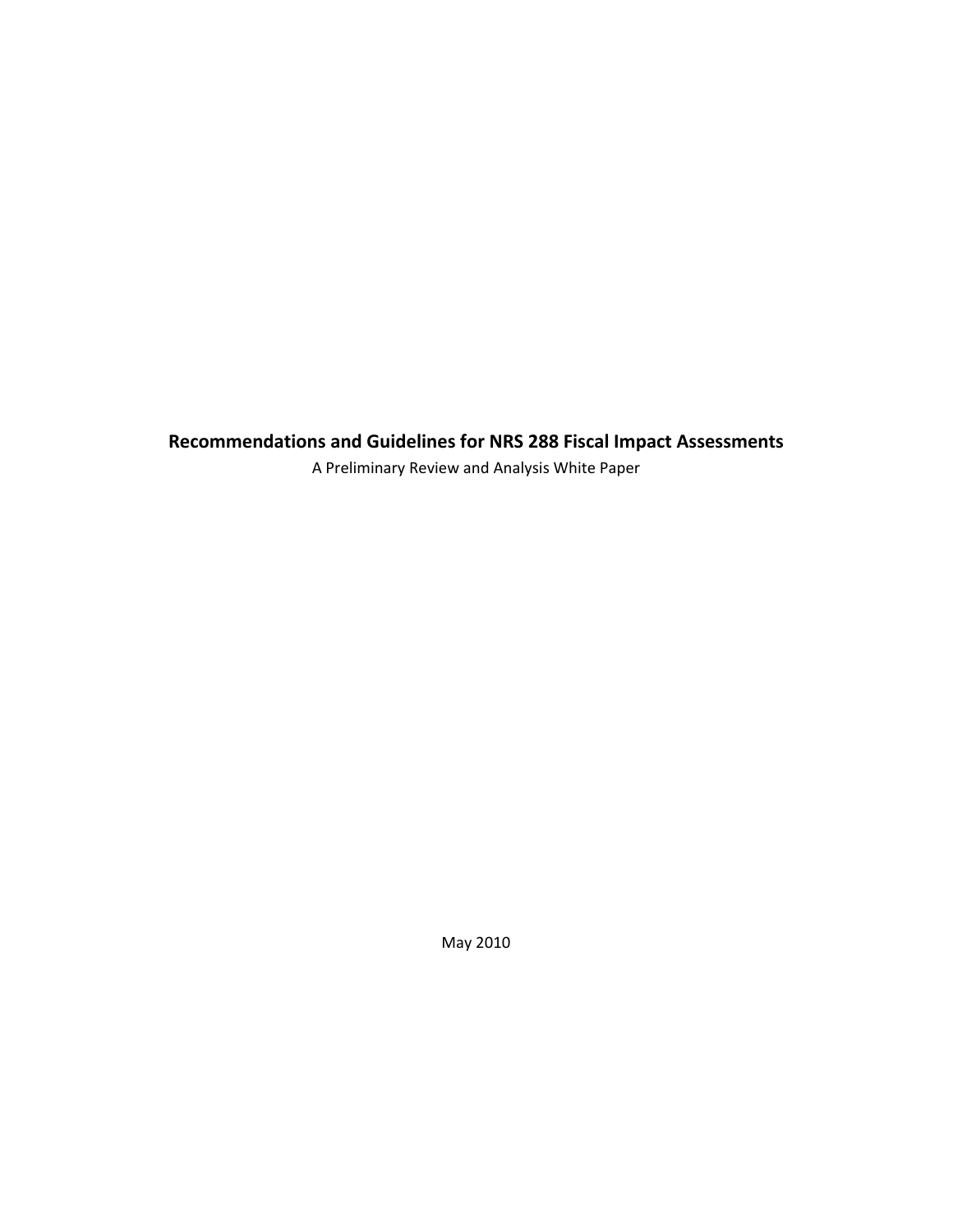# **Introduction**

The Las Vegas Chamber of Commerce retained Applied Analysis and Hobbs, Ong & Associates to prepare a series of recommendations and guidelines relative to the Nevada Revised Statutes (NRS) Chapter 288 fiscal reporting requirements passed by the 2009 Nevada State Legislature. NRS 288 relates to relations between governments and public employees, including the formation and modification of collective bargaining agreements. Specifically, Senate Bill 427 passed by the 2009 Nevada State Legislature amended NRS 288 by adding the following language.

> Any new, extended or modified collective bargaining agreement or similar agreement between a local government employer and an employee organization must be approved by the governing body of the local government employer at a public hearing. **The chief executive officer of the local government shall report to the local government the fiscal impact of the agreement.** (SB 427, section 13 at page 22; codified as NRS 288.153; emphasis added)

The specific disclosure required by these two sentences may be open to multiple interpretations, but the legislative intent is clear. The fiscal impacts of changes to collectively bargained agreements between public employers and public employees are to be set forth in a comprehensive and understandable manner such that an average taxpayer can fully understand the financial implications of these complex agreements. To this end, SB 427 was ostensibly designed to increase the transparency of the collective bargaining process thereby providing interested parties the information necessary to formulate their own opinions and draw independent conclusions regarding those contracts.

This summary is designed to provide guidance from a fiscal impact assessment standpoint as to what should be included and the general form for consistent reporting. Importantly, no two contracts are exactly same, no two jurisdictions report in precisely the same manner and it would be impracticable to attempt to foresee all of the changes that might result from future negotiations. These limitations notwithstanding, the principal objective of the passage above is unambiguous – *the public cost of the new, changed or amended collectively bargained agreements must be analyzed and publicly reported*. To accomplish this objective, we would suggest three steps are required. First, the government employer should provide a general overview of how all provisions in the agreement are being treated (or untreated) from a fiscal analysis standpoint. Second, a summary fiscal impact analysis should be provided detailing the expected cost of the new or modified agreement annually and over the term of the contract. Third, detailed working papers should be available to the public to show how the fiscal impacts of each element were calculated. In the sections that follow, we provide a definition of what a fiscal impact assessment is and discuss each of these steps in additional detail.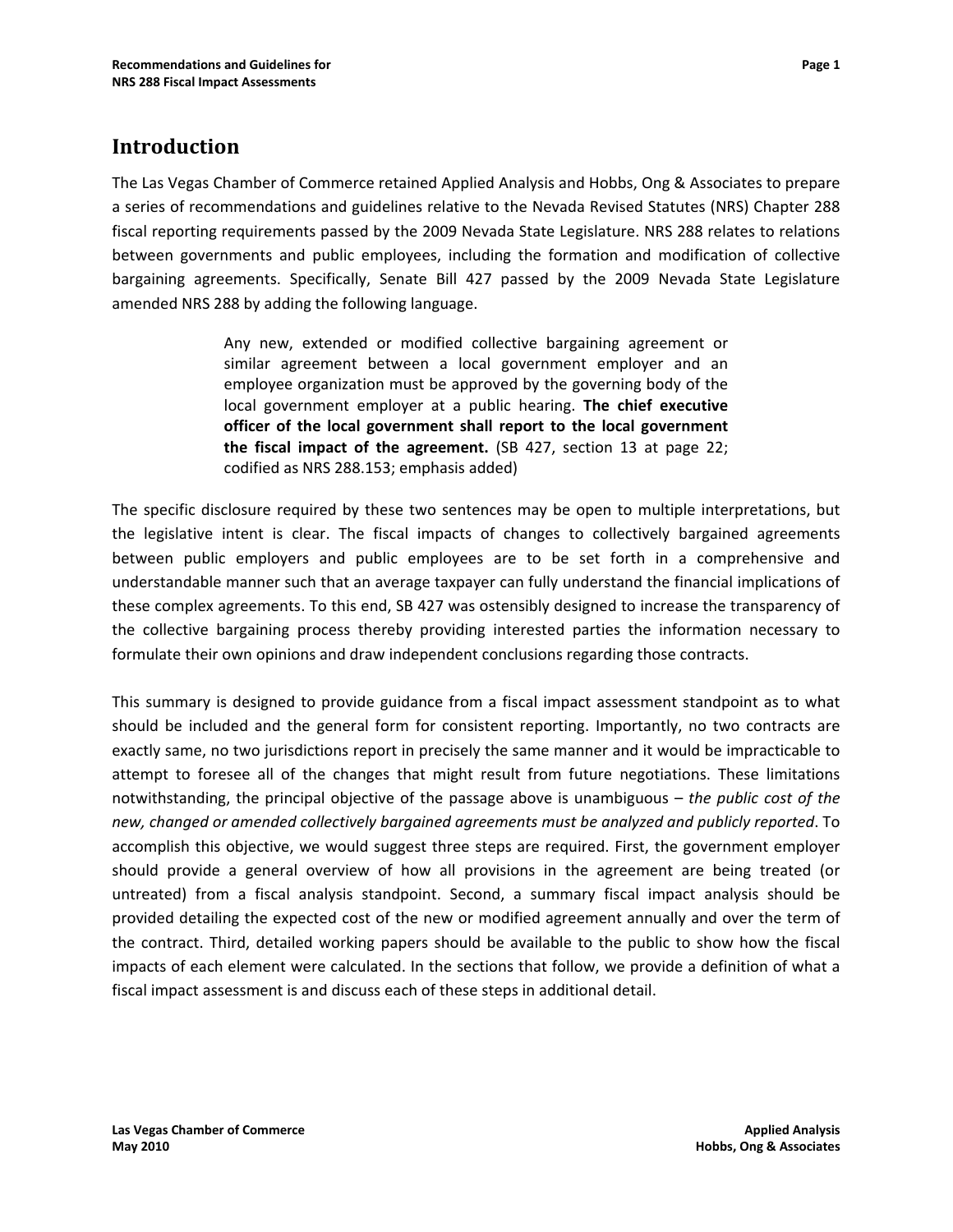Fiscal impact analysis, as used here, is defined as a projection of the change in direct, current, public costs associated with a new, extended or modified collective bargaining agreement to the jurisdiction employing those workers covered by the agreement. Such costs should be calculated in detail, showing the fiscal effects of all contract provisions, including both increases and decreases from the status quo. The status quo would either be the contract previously in existence or no contract should one not have existed previously.

Collective bargaining agreements should be analyzed both in terms of their aggregate public cost (e.g., 1,000 employees times \$50,000 per employee equals \$50 million in cost) as well as the contract's net change in cost. A fiscal impact analysis is a comparison of alternative courses of action and any new or modified agreement should be measured against the status quo. In most cases, the status quo would be defined as an extension of the existing agreement already in place or the current cost structure where no agreement previously existed.

Although there may be secondary or indirect impacts resulting from a new or modified collective bargaining agreement (e.g., higher retail sales and use tax payments resulting from higher wage and salary payments to employees or lower costs of indigent health subsidies because health insurance is extended to uninsured employees), the required fiscal impact assessment should only focus on the direct impacts of the agreement in question. Direct impacts include any actual dollars paid or value of services provided by the government employer that inure to the benefit of the public employees covered by the agreement. Indirect impacts are not treated due to: (1) the near impossibility of predicting accurately the secondary consequences of government payments and employee expenditures; and (2) the recurring potential for double counting when primary and secondary impacts are viewed simultaneously.<sup>1</sup>

Fiscal impact analyses should be based on the current workforce; and, where rates of escalation are not specifically set forth in the agreement (e.g., a cost-of-living adjustment tied to the Consumer Price Index), rate assumptions should be consistent with those documented over a period of not less than five years. It is impossible to foresee unspecified escalations in costs or how any particular government workforce will change over time. Thus, the fiscal impact analysis should assume that the new or modified collective bargaining agreement is applied to the current workforce and any rates of escalation (e.g., cost‐of‐living adjustments, merit pay or health care contributions) should be consistent with historical averages documented at the time of the analysis unless alternative rates are specifically set forth in the agreement.

The analysis should include both increases and decreases in public costs. Public costs include those payments or services inuring directly to the benefit of covered workers (e.g., salary payments) as well as

 <sup>1</sup> Generally adapted from Robert W. Burchell, David Listokin, William R. Dolphin, *The New Practitioners Guide to Fiscal Impact Analysis* (1985).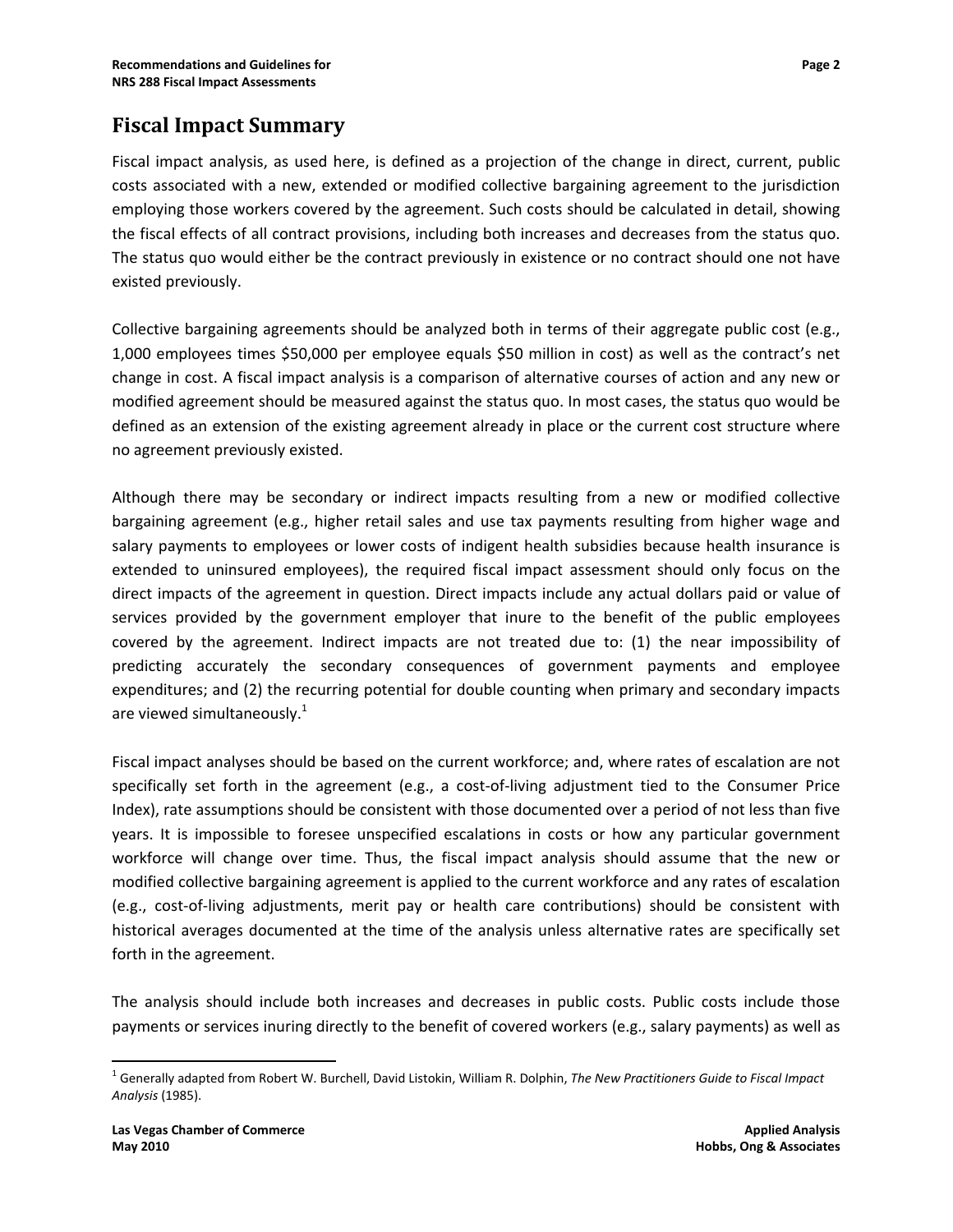additional direct public cost sourced to the agreement itself (e.g., having to increase staffing levels or overtime due to adding days off for public workers). Concessions made by workers should be viewed as decreases in public cost, and given equal treatment, because they represent savings when compared to the status quo. Decreases in public cost should include both direct payments (e.g., increased employee contributions toward health care) as well as any other direct reduction in public cost sourced to the terms of the agreement (e.g., decreased cost of electricity resulting from moving from a five-day to a four‐day work week).

# **Elements to be Included in the Fiscal Impact Analysis**

Most collective bargaining agreements are structured similarly, with well defined articles or sections dealing with specific provisions of the agreement. At the outset of the fiscal impact assessment, each section of the agreement should be classified as: 1) unchanged, 2) no-cost item, or 3) cost item in a matrix format (See Exhibit A). The intent of this exercise to allow a third-party to quickly ascertain what elements of the agreement have been altered and which elements the jurisdiction expects to have a fiscal impact, positive or negative.

Considerable care should be taken in determining whether or not a contract provision has cost impact. . Similarly, items for which the contract language remains unchanged may also have cost impact. For example, if the language of a contract regarding advancement of employees on a pay scale remains unchanged, any change in the cost of moving the existing workforce within that pay scale should be captured in the analysis. Finally, in the case of items which increase or decrease according to an index (e.g., the Consumer Price Index) even if the contract language remains the same, applying the long‐term change in the index to the existing workforce would be expected to generate additional cost under a new contract that should be identified and quantified as part of fiscal impact assessment. Elements classified as unchanged should be mirror images of the same passage in previous agreements; no elements in new collective bargaining agreements should be classified as unchanged. No‐cost items include those where there is not a cost component. Articles providing definitions or the term of the agreement are common examples of items often classified as no cost.<sup>2</sup> That said, heightened scrutiny should be given to any article or element that is identified as no cost, as the vast majority of articles contained within a collectively bargained agreement are designed to provide for some benefits to employees or responsibilities of employers, all of which have direct costs associated with them. Even a change in definition could have fiscal consequences. For example, a change in the definition of "work day" would likely have a material cost impact.

Upon review of a number of existing southern Nevada collectively bargained agreements, we note that revisions to articles or sections dealing with at least the following 32 contract provisions should always

 $2$  Note, however, that a change in a definition that impacts one or more cost items could have a material impact. If this is the case, a notation should be made in the definitions section, but the impact should be calculated and reported at the article or section level.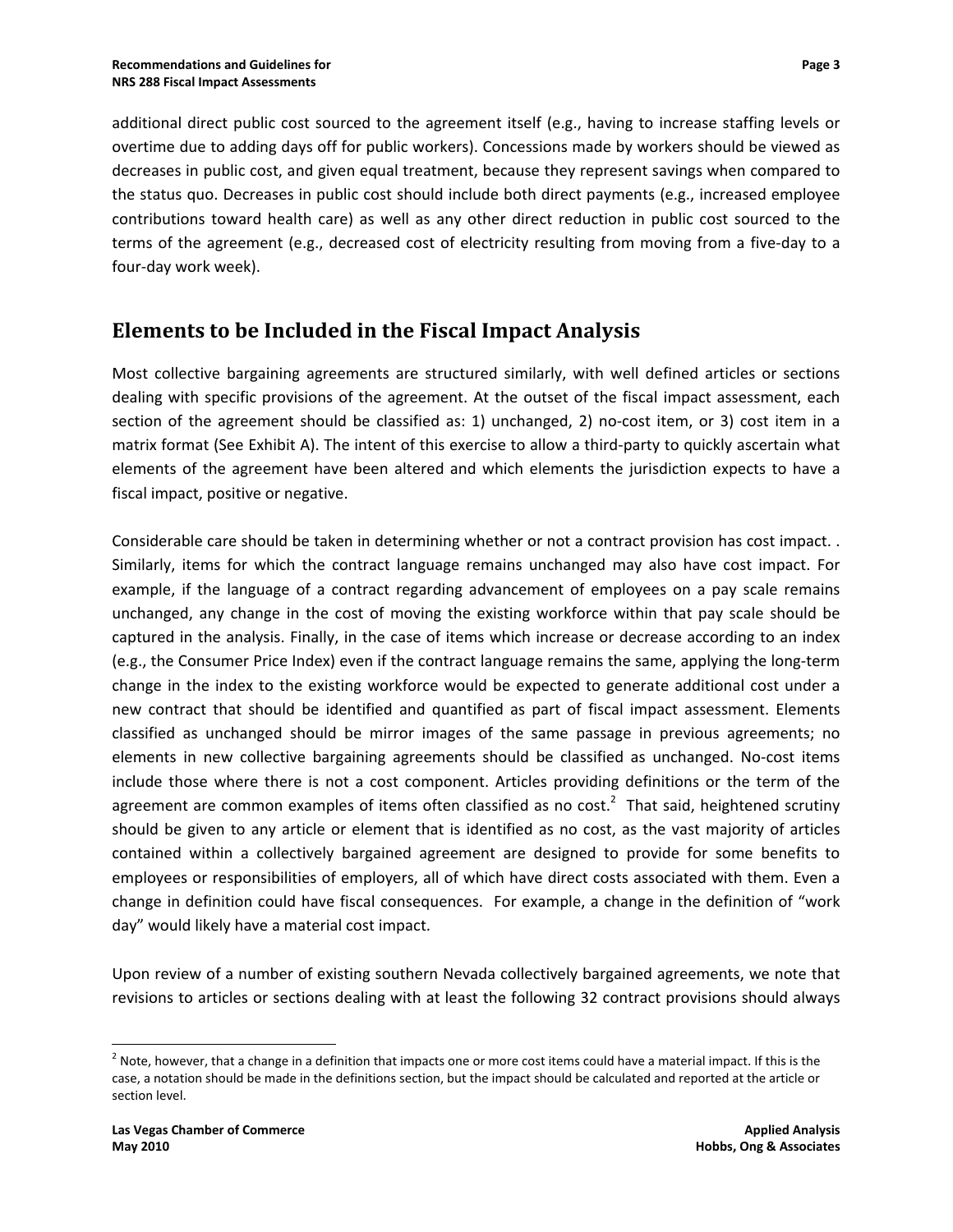be identified as cost items. To the extent they are not, a footnote should be added detailing any revisions to the contract language and explaining why the provision is being classified as a no‐cost item.

#### **List of Common Cost Items**

| 1) Required hours of work               | 2) Retiree health insurance               |
|-----------------------------------------|-------------------------------------------|
| 3) Number of steps in pay scale         | 4) Life Insurance                         |
| 5) Change in differential between steps | 6) Worker's compensation                  |
| 7) Non-standard shift pay               | 8) Unemployment compensation              |
| 9) Remote area pay                      | 10) Disability insurance                  |
| 11) Longevity pay                       | 12) Other disability payments or benefits |
| 13) Callback pay                        | 14) Uniform allowances                    |
| 14) Overtime pay                        | 16) Equipment allowances                  |
| 17) Special assignment pay              | 18) Supply allowance                      |
| 19) Extra duty pay                      | 20) Payments or benefits upon separation  |
| 21) Temporary assignment pay            | 22) Vacation or sick leave incentives     |
| 23) Certification or licensure pay      | 24) Tuition or training allowances        |
| 25) Holiday pay                         | 26) Vacation (annual leave)               |
| 27) Hazardous duty pay                  | 28) Sick leave                            |
| 29) Retirement contributions            | 30) Mileage payments                      |
| 31) Active employee health insurance    | 32) Career incentive pay                  |
| 33) Bilingual pay                       | 34) Education pay                         |
|                                         |                                           |

# **Summary of Fiscal Impacts**

An important consideration in preparing a fiscal impact assessment is that of the analysis timeframe, or what is commonly referred to as the study period. The minimum timeframe for the fiscal impact analysis should be the life of the collective bargaining agreement being considered; this would be an appropriate time for the majority of contract provisions. The primary exceptions to this general rule are certain retirement provisions, as special consideration is required for Public Employees Retirement System (PERS) contributions and other costs of postretirement benefits (discussed further below).

A fiscal impact assessment is a comparative analysis, meaning it requires the evaluation of two alternative courses of action. In the majority of cases, the comparison will be between the existing contract and a new contract. Thus, the analysis should compare the fiscal implications if the existing contract were merely extended with the fiscal implication of the new agreement. Both the expected total cost and the difference between the two should be reported; however, the impact of each cost item should be shown separately (and annually) where possible. Where annual assessments are not possible, a footnote should be added explaining the reasons why. At a minimum, a total estimate for each cost item should be included. Exhibit B provides a hypothetical example of how these data might be summarized.

As noted above, it is also important to analyze collectively bargained agreements from an aggregate and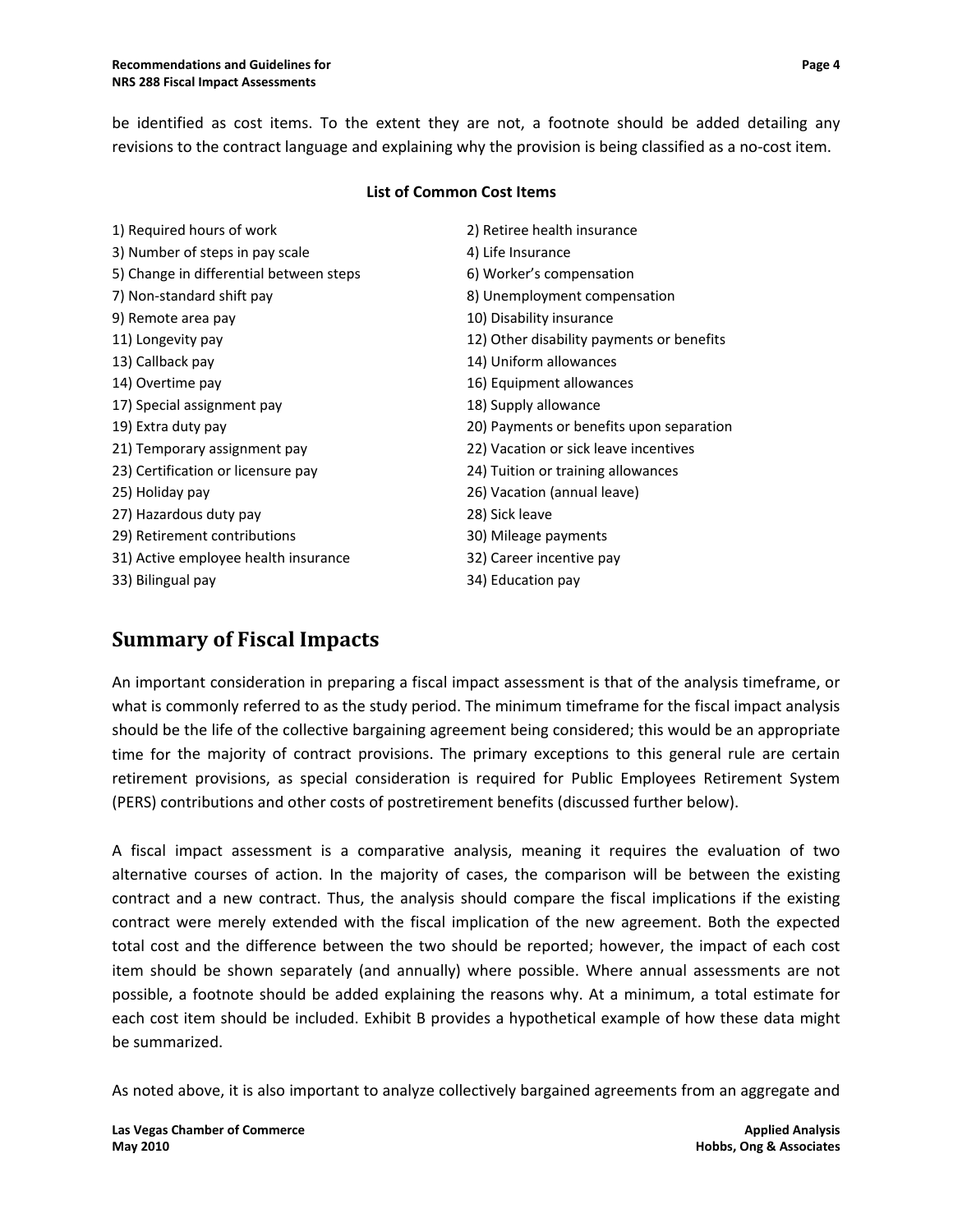incremental cost point of view. Combining salaries, health benefits, retirement benefits and other agreement provisions may very well cost the jurisdiction \$1 billion or more during the life of the contract, which may be 10 percent higher or lower than the combined cost under the current contract or in absence of a contract. Having both these total values and the net change answers two key fiscal questions: 1) what is the cost of the new contract and 2) how much of an increase or decrease does that contract represent versus the status quo.

# **Detailed Estimates for Specific Provisions**

Back-up calculation summaries should be provided for each cost item. Of course, each provision will be unique as will each jurisdiction's analysis of any given provision. That said, the objective is the same in all cases: to provide a clear summary of the aggregate and incremental fiscal impacts of a new or altered collective bargaining agreement. Exhibits C though G, at the end of this document, offer sample calculations for common provisions. As previously stated, no two contracts are exactly alike, and considerable care should be taken to isolate and report all costs including those unique to each jurisdiction. That said, some common principles should be applied; below, we briefly review issues frequently underlying these fiscal impact analyses.

### **Fiscal Impacts Should Be Based on the Existing Workforce**

Estimating increases or decreases in the number or breakdown of employees into the future is a difficult calculation that requires any number of assumptions. From an ease of analysis standpoint, the current base of employees, active and retired, should be used assuming no change during the contract period. Increases in items such as salaries, merit pay, longevity and cost‐of‐living adjustments should be applied to the appropriate employee groups as they currently exist.

If, for example, a contract calls for a longevity payment of 3 percent of salary up to a base of \$30,000 for employees who are employed for 10 years or more, the analysis should be based on the current employee base with 10 years of experience or more, unless special circumstances exist. Current payroll systems should be more than adequate to extract this type of information. A similar analysis could be provided relative to shift differential payments from \$0.25 to \$0.35 per hour. To estimate the cost of this proposal, the government should base the hours worked within each shift on historical experience ‐‐ the increase in cost is then \$0.10 times that number of hours.

### **Fiscal Impacts Should also Consider the Additive Impact on Retirement Benefits and Other Factors**

It would be an oversimplification to view a one percent increase in pay (either through merit, cost of living, longevity or other means) as simply an annual increase in wages and salaries paid each year. Although this is an important part of the equation, that same increase may also have significant impact on employee retirements and/or public employee retirement account payments.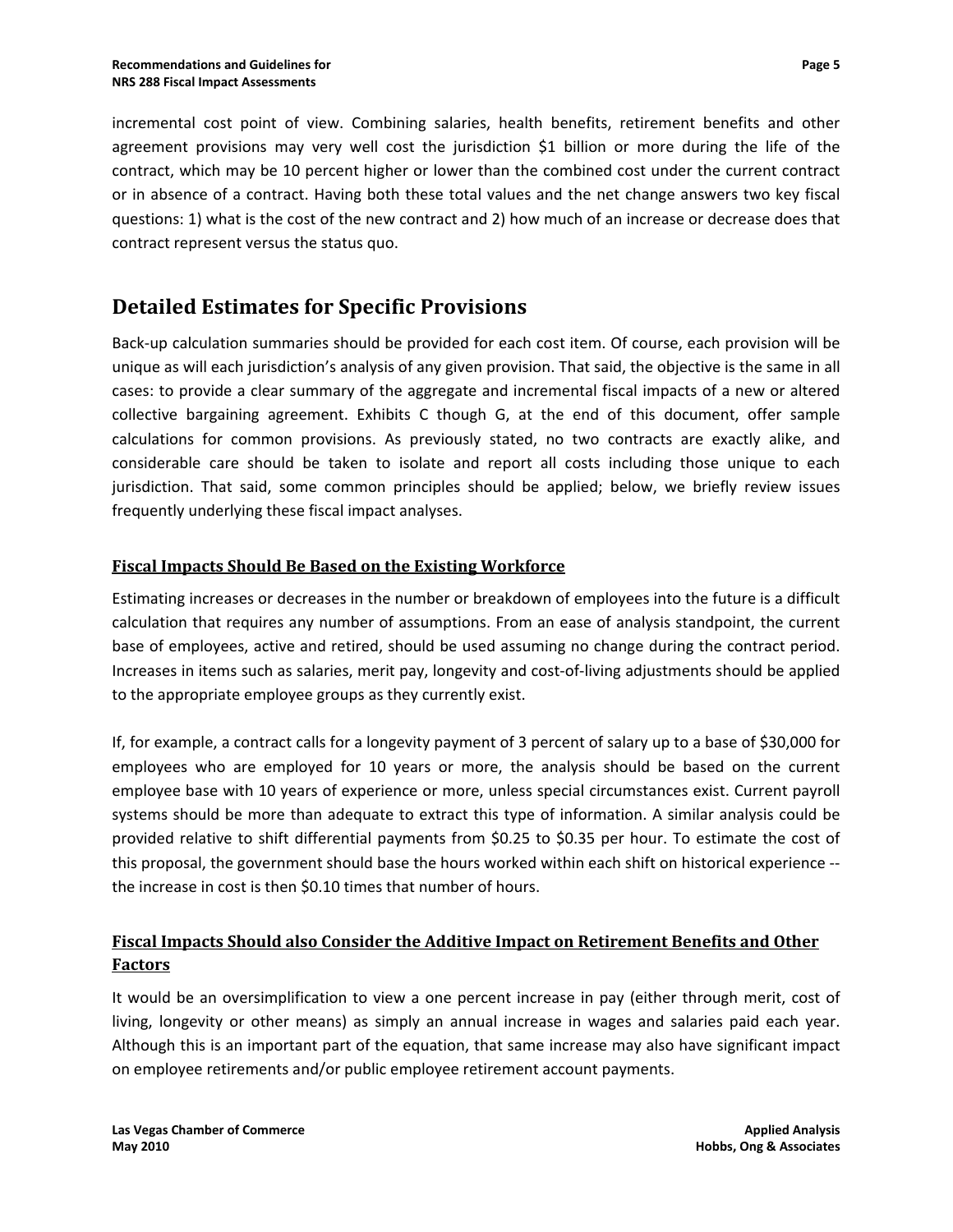Employer contributions to Nevada PERS are based on a percentage of "compensation" as defined in state law. Importantly, changes in compensation and resulting retirement costs are affected by more than just changes in negotiated base salary, with other changes such as shift differential, longevity, hazardous duty, holiday pay, call‐back pay and extra duty assignment pay all important elements of the calculation. A complete assessment of the direct fiscal impacts of these changes requires consideration of both the cost of the compensation itself as well as any resulting impact on employees' benefits.

It is recognized that future PERS pension payments will inure to retirees long after the contract period in question. The PERS contribution rate is established based on actuarial studies that reflect the future cost of pension benefits and are designed to retire any unfunded liability within 30 years. Further, the Legislature establishes the pension benefit, and once the employee retires, PERS pension payments are made by the state, not local governments. Therefore, separate actuarial treatment is not necessary for employer contributions to Nevada PERS based on covered compensation. Increased outlays for PERS benefits based on covered compensation can be estimated by simply applying the PERS contribution rates to the PERS‐eligible payroll estimated based on the a new contract for the current workforce.

By contrast, if a contract provides (1) for any PERS contributions, which are not based on a percentage of compensation, such as those which permit employer contributions toward purchase of retirement service credit under any circumstance; (2) for any mechanism, which may accelerate the eligibility of an employee to qualify for a PERS pension or to increase the amount of such pension; (3) for an increase in compensation payable to the employee during the period of employment on which the amount of pension is based; or (4) for the local government paying the employees' share of the PERS contributions in absence of a corresponding reduction in pay or other offset, those costs should be separately estimated and detailed in the fiscal impact analysis. Special attention should be given to such contract provisions, as their true cost may sometimes be overlooked, either by the assumptions underlying the calculations (as in the case of some early retirement incentive programs) or by the lag in time between significant increases in senior employees' compensation and when the impact of such increases is later captured in the PERS contribution rates. The latter circumstance is of particular concern. For example, a significant increase in an employee's compensation in the only the last three years of employment is perpetuated in his retirement pension over a lifetime, even though the employer made PERS contributions based on the higher compensation for only three years, potentially contributing to an actuarial imbalance later requiring adjustment in contribution rates affecting all Nevada governments.<sup>3</sup>

At the other end of the spectrum, the cost of non-PERS postretirement health, disability and other payments for which the public employer makes disbursements to or on behalf of a retired employee after retirement by the public employer will be required should be captured in the fiscal impact analysis on an actuarial basis for the term of the contract in the amount of the annual required contribution (ARC) necessary to fund each year's portion of the cost, even if the government employer opts not to

<sup>&</sup>lt;sup>3</sup> PERS benefits are calculated based on the highest three years of compensation, subject to limitations for those hired on or after January 1, 2010. The highest three years of compensation are typically the last three years of employment. After January 1, 2010, benefits will be based on the highest five years of compensation.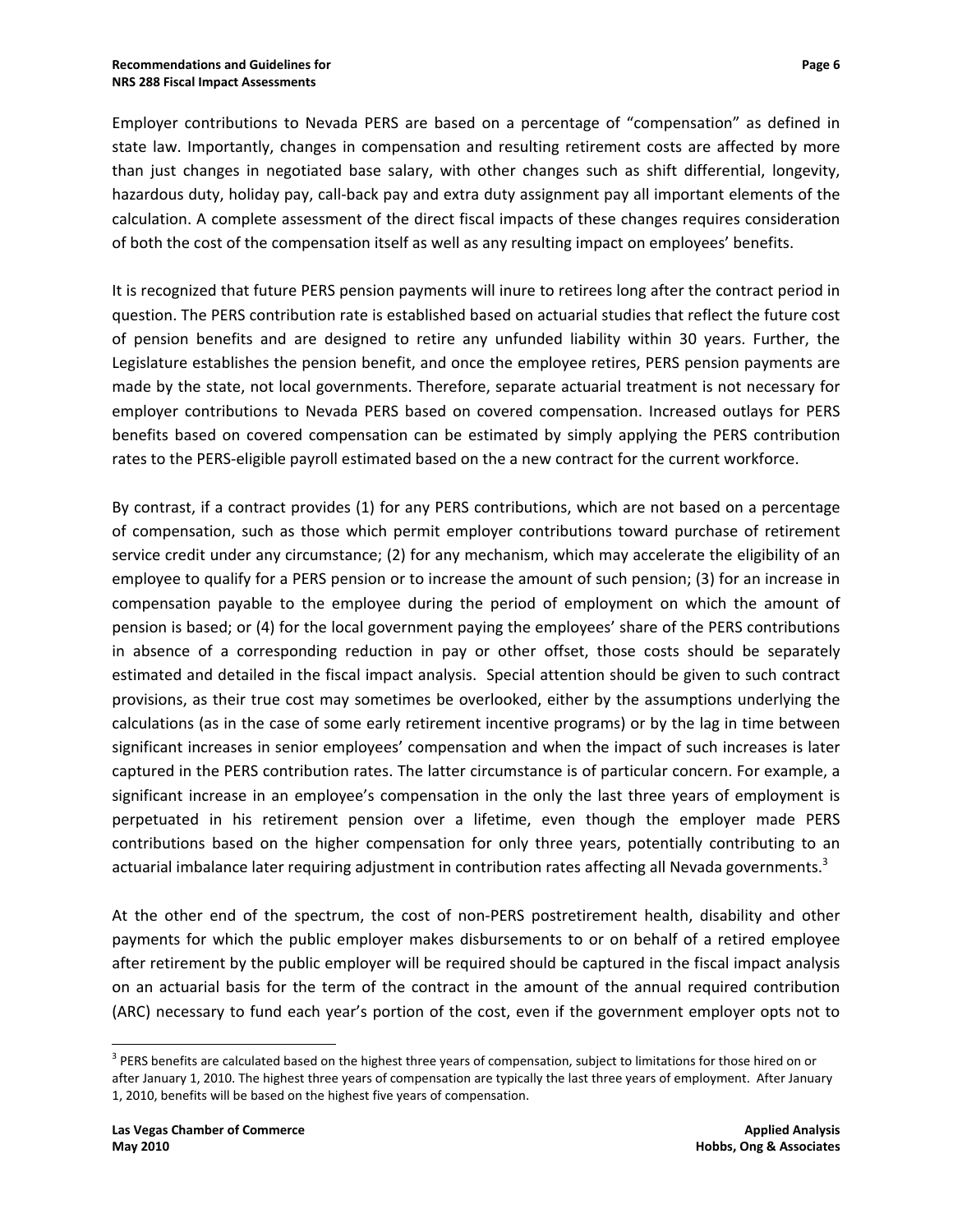make the required contribution. In other words, the public employer should not be permitted to escape disclosure of such cost by not funding it in actuarially‐sound fashion, by choice or necessity. Even if a postretirement benefit is newly established, such that there is no specific history of actuarial studies on which to rely, the local government should, at a minimum, provide a supplemental calculation of the potential impact of the changes for retirees, assuming the same percentage of people retire annually during the contract period as did during a period of equal length immediately preceding the contract period. The impact would then be calculated by multiplying the number of retirees times the estimated increase in benefits times the average years of retirement. For these purposes, the average years of retirement can also be sourced to the last available actuarial analysis from PERS.

Along these same lines, changes in base salary may also impact other salary calculations such as shift differential pay or longevity payment calculations. A complete assessment of the direct fiscal impacts of such a change requires that any change that is linked to another modification also be fully addressed in the analysis.

#### **Fiscal Impact Analysis Should Include Consideration of Productive Hours**

Productive hours are those hours spent delivering services to the public. Where productive hours are increased at no cost, a net benefit should be assessed; where they are decreased, a net cost assessed. Consider, for example, a modification to a collective bargaining agreement providing that all employees will receive an additional 30-minute break during the day. The cost outlay to the government employer is unchanged as it still pays all employees for eight hours of work, five days per week. This, however, cannot be classified as a no-cost item because productivity would be reduced by 6.25 percent annually (i.e., 30 minutes divided by 8 hours equals 6.25 percent). This factor would need to be multiplied by the total cost of labor (e.g., wages, salaries and benefits) to determine the net cost of the provision.

Frequently these hours will also need to be made up, often at a higher cost. Adding an additional holiday into a collective bargaining agreement would fall into this category, even though the government essentially closes down for the day. Any service that is intended to be provided 24 hours a day, 7 days a week, such as police and fire services, will presumably have some people working for the holiday at holiday rates, which are typically higher than regular‐day rates. These factors should also be considered in evaluating the fiscal impact of the change.

A related line of analysis is sourced to provisions requiring minimum staffing, the requirements that personnel not fall below a certain minimum standard at certain points in time. This is commonly linked with overtime requirements due to the fact that staffing may fall below the minimum manning thresholds for any number of reasons, including, without limitation, additional employee downtime or time off. Thus, any change in staffing hours must also consider how minimum staffing requirements will be made up.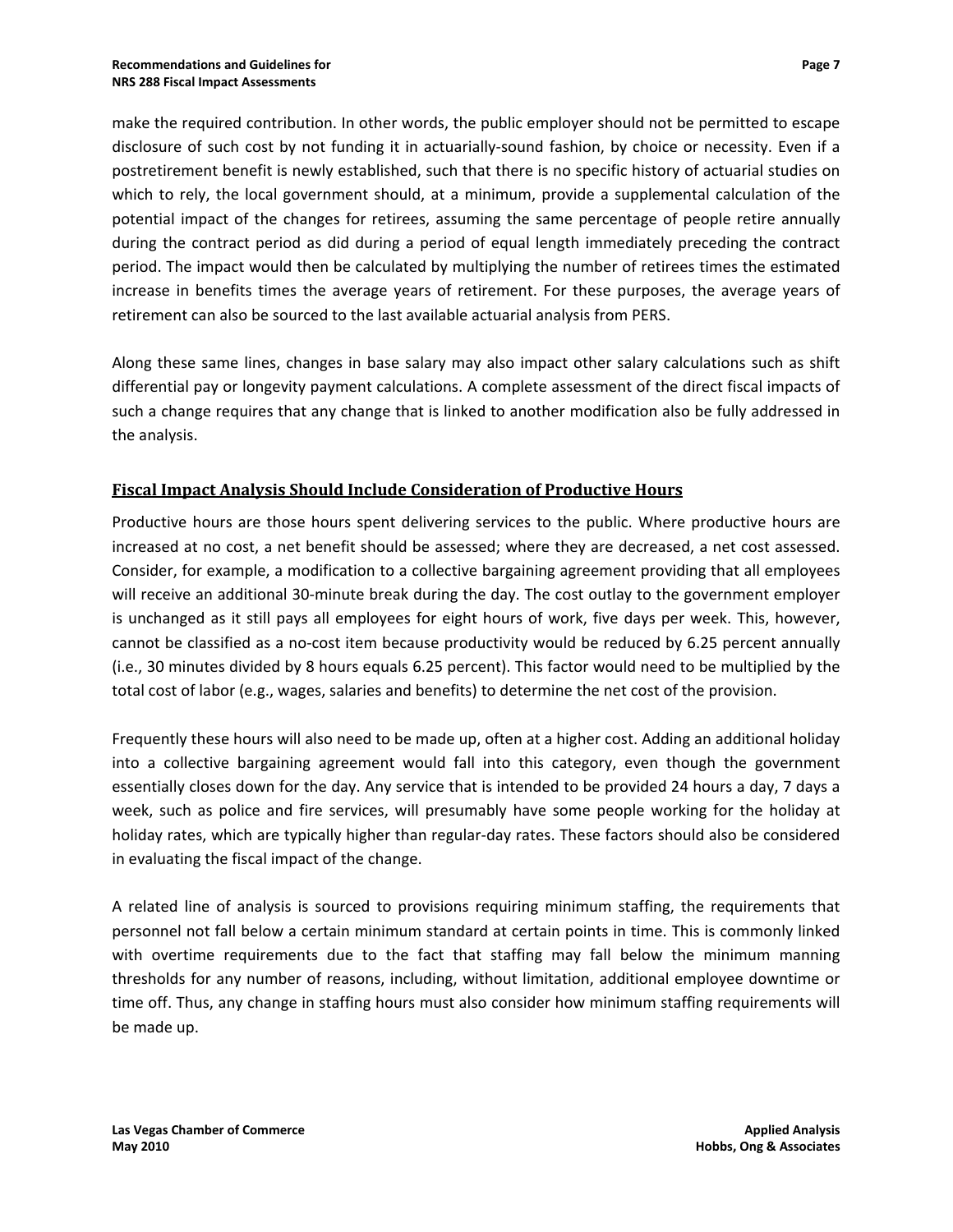#### **Uniform, Supply and Equipment Allowances**

Uniform, supply and equipment allowances should be estimated based on direct cost. Thus, the calculation would be the number of employees receiving the allowance times the direct cost of the allowance times the number of years the allowance will be provided under the contract.

The allowance may also take the form of services. For example, the government employer can provide laundry or dry cleaning services for the employee. To the extent this benefit is added to an existing contract or included in a new contract, the cost of providing that service to the current employee base should be estimated at cost as part of the fiscal impact assessment.

#### **Changes in the Standard Work Week**

Many governments have gone from a five-day schedule (with eight-hour shifts) to a four-day schedule (with ten-hour shifts). Since the same number of hours will be worked each week, it is easy to think that this can be handled as a no‐cost item or even a cost savings item where energy costs will be reduce because facilities will be shutdown during the closed periods. One of the realities that can upset this approach is the challenge created by 10-hour shifts that do not fill out a 24-hour day as conveniently as 8-hour shifts do. If services are being provided 24 hours per day, 7 day per week (e.g., police and fire services), government employers are either forced to increase the number of people providing a service for several hours a day or the number of service providers. Either choice has financial and service impacts.

If the service is not intended to be provided every hour of every day then it might be possible to have a zero salary impact provided that acceptable decisions about how the service will be delivered on the fifth day of the workweek. Key questions include:

- ❖ Will the service simply not be provided?
- ❖ Is this acceptable to the service audience?
- $\div$  Is it possible to stagger work days so that a five day week can be maintained without added cost due to gaps or overlaps in the staffing hours required to deliver the service?
- ❖ Can facilities actually be shutdown?

Some entities have reported cost savings by shifting to a four‐day workweek; others have reported cost increases. Nevada has a number of examples, including the City of Henderson, the Las Vegas Valley Water District and the City of North Las Vegas, all of which have different variations of the four‐day work schedule. Depending on the approach considered, the experience at these comparable, local governments should be considered.

#### **Calculations of Accrued Liabilities**

There are some benefits that are not obtained immediately but accrue over time and then paid out in a lump sum. One common example of this is the cost of sick‐leave buybacks, where unused sick days may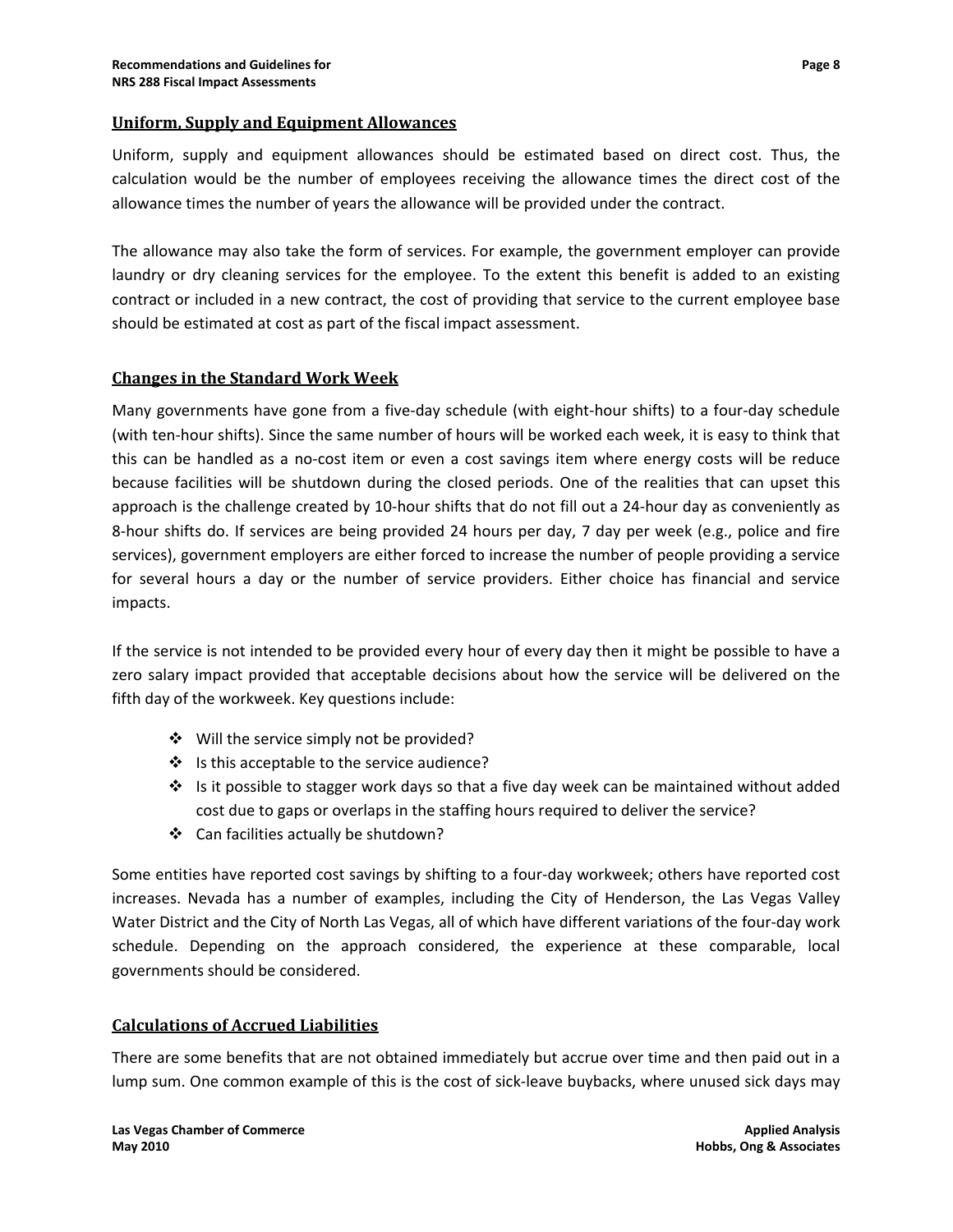be converted to cash upon retirement (usually at employees' final rate of pay as opposed to the rate of pay that existed in the year the sick time was earned). Others include heart and lung benefits, where specific ailments such as cancer, emphysema or heart disease are deemed work-related at any point in an employee's life.

Impacts on these types of accrued liabilities should be shown separately from the balance of the fiscal impact assessment. Each will require a separate type of analysis. Sick-leave buybacks, for example, will require an estimate of the average leave accrued by retiring employees during the preceding period equal to the length of the contract in question times the average increase in salary times the total number of employees. The equation would simply be reversed in the event sick days were being given up by employees. For provisions such as heart and lung benefit, actuarial analysis will almost certainly be required.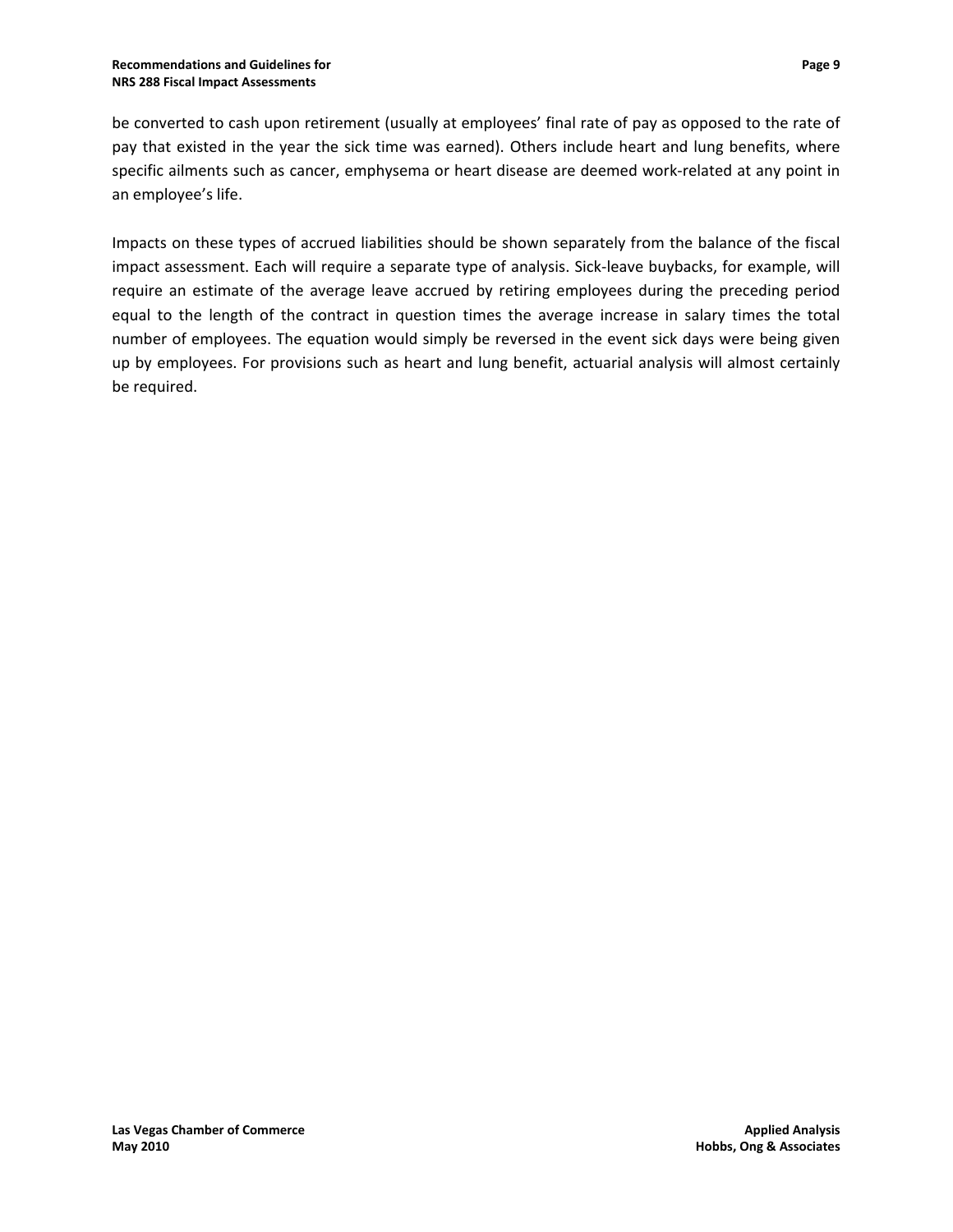### Exhibit A

Sample Fiscal Impact Assessment Summary

| Article 1<br>Definitions<br>✓<br>Article 2<br>Recognition<br>Article 3<br>Impass Proceedings<br>✓<br><b>Grievance And Arbitration Procedures</b><br>✓<br>Article 4<br>Article 5<br><b>Association President</b><br>✓<br>✓<br>Article 6<br><b>Mileage Payments</b><br>✓<br><b>Dues Deduction</b><br>Article 7<br>V(1)<br>Pay Scale<br>Article 8<br>✓<br><b>Shift Differential</b><br>Article 9<br>✓<br>Article 10 Longevity Pay<br>$\checkmark$ (2)<br>Article 11 Overtime Pay<br>Article 12 Special Assignment Pay<br>✓<br>✓<br>Article 13 Extra Duty Pay<br>Article 14 Certification or Licensure Pay<br>✓<br>Article 15 Life Insurance<br>✓<br>✓<br>Article 16 Disability Payments<br>✓<br>Article 17 Request for Information<br>✓<br>Article 18 Advisory Counsel<br>✓<br>Article 19 Vacation Leave Incentives<br>✓<br>Article 20 Use of Facilities<br>✓<br>Article 21 Protection from Assaults and/or Battery<br>✓<br>Article 22 Employee Qualifications<br>Article 23 Employee Personnel Files<br>✓<br>Article 24 Medical Services<br>✓<br>Article 25 Extended Leaves of Absence<br>✓<br>✓<br>Article 26 Temporary Leaves of Absence<br>$\checkmark$ (1)<br>Article 27 Sick Leave<br>✓<br>Article 28 Bereavement Leave<br>✓<br>Article 29 Personal Leave<br>✓<br>Article 30 Work Year<br>$\checkmark$ (2)<br>Article 31 Hours of Work<br>Article 32 No Strikes/Work Stoppages<br>Article 33 General Savings Clause<br>✓<br>Article 34 Employees Contract of Employment<br>✓<br>Article 35 Employee Health Trust<br>✓<br>Article 36 Employee Retirement<br>Article 37 Reduction in Force<br>Article 38 Employee Training<br>Article 39 Other Disability Payments and Benefits<br>Article 40 Safety<br>Article 41<br><b>Equitable Treatment</b><br>Article 42 Employee Discretion<br>Article 43 Employee Transfers<br><b>Disciplinary Procedures</b><br>Article 44 |  | No Change | <b>No-Cost Item</b> | <b>Cost Item</b> |
|----------------------------------------------------------------------------------------------------------------------------------------------------------------------------------------------------------------------------------------------------------------------------------------------------------------------------------------------------------------------------------------------------------------------------------------------------------------------------------------------------------------------------------------------------------------------------------------------------------------------------------------------------------------------------------------------------------------------------------------------------------------------------------------------------------------------------------------------------------------------------------------------------------------------------------------------------------------------------------------------------------------------------------------------------------------------------------------------------------------------------------------------------------------------------------------------------------------------------------------------------------------------------------------------------------------------------------------------------------------------------------------------------------------------------------------------------------------------------------------------------------------------------------------------------------------------------------------------------------------------------------------------------------------------------------------------------------------------------------------------------------------------------------------------------------------------------------------------------------------------|--|-----------|---------------------|------------------|
|                                                                                                                                                                                                                                                                                                                                                                                                                                                                                                                                                                                                                                                                                                                                                                                                                                                                                                                                                                                                                                                                                                                                                                                                                                                                                                                                                                                                                                                                                                                                                                                                                                                                                                                                                                                                                                                                      |  |           |                     |                  |
|                                                                                                                                                                                                                                                                                                                                                                                                                                                                                                                                                                                                                                                                                                                                                                                                                                                                                                                                                                                                                                                                                                                                                                                                                                                                                                                                                                                                                                                                                                                                                                                                                                                                                                                                                                                                                                                                      |  |           |                     |                  |
|                                                                                                                                                                                                                                                                                                                                                                                                                                                                                                                                                                                                                                                                                                                                                                                                                                                                                                                                                                                                                                                                                                                                                                                                                                                                                                                                                                                                                                                                                                                                                                                                                                                                                                                                                                                                                                                                      |  |           |                     |                  |
|                                                                                                                                                                                                                                                                                                                                                                                                                                                                                                                                                                                                                                                                                                                                                                                                                                                                                                                                                                                                                                                                                                                                                                                                                                                                                                                                                                                                                                                                                                                                                                                                                                                                                                                                                                                                                                                                      |  |           |                     |                  |
|                                                                                                                                                                                                                                                                                                                                                                                                                                                                                                                                                                                                                                                                                                                                                                                                                                                                                                                                                                                                                                                                                                                                                                                                                                                                                                                                                                                                                                                                                                                                                                                                                                                                                                                                                                                                                                                                      |  |           |                     |                  |
|                                                                                                                                                                                                                                                                                                                                                                                                                                                                                                                                                                                                                                                                                                                                                                                                                                                                                                                                                                                                                                                                                                                                                                                                                                                                                                                                                                                                                                                                                                                                                                                                                                                                                                                                                                                                                                                                      |  |           |                     |                  |
|                                                                                                                                                                                                                                                                                                                                                                                                                                                                                                                                                                                                                                                                                                                                                                                                                                                                                                                                                                                                                                                                                                                                                                                                                                                                                                                                                                                                                                                                                                                                                                                                                                                                                                                                                                                                                                                                      |  |           |                     |                  |
|                                                                                                                                                                                                                                                                                                                                                                                                                                                                                                                                                                                                                                                                                                                                                                                                                                                                                                                                                                                                                                                                                                                                                                                                                                                                                                                                                                                                                                                                                                                                                                                                                                                                                                                                                                                                                                                                      |  |           |                     |                  |
|                                                                                                                                                                                                                                                                                                                                                                                                                                                                                                                                                                                                                                                                                                                                                                                                                                                                                                                                                                                                                                                                                                                                                                                                                                                                                                                                                                                                                                                                                                                                                                                                                                                                                                                                                                                                                                                                      |  |           |                     |                  |
|                                                                                                                                                                                                                                                                                                                                                                                                                                                                                                                                                                                                                                                                                                                                                                                                                                                                                                                                                                                                                                                                                                                                                                                                                                                                                                                                                                                                                                                                                                                                                                                                                                                                                                                                                                                                                                                                      |  |           |                     |                  |
|                                                                                                                                                                                                                                                                                                                                                                                                                                                                                                                                                                                                                                                                                                                                                                                                                                                                                                                                                                                                                                                                                                                                                                                                                                                                                                                                                                                                                                                                                                                                                                                                                                                                                                                                                                                                                                                                      |  |           |                     |                  |
|                                                                                                                                                                                                                                                                                                                                                                                                                                                                                                                                                                                                                                                                                                                                                                                                                                                                                                                                                                                                                                                                                                                                                                                                                                                                                                                                                                                                                                                                                                                                                                                                                                                                                                                                                                                                                                                                      |  |           |                     |                  |
|                                                                                                                                                                                                                                                                                                                                                                                                                                                                                                                                                                                                                                                                                                                                                                                                                                                                                                                                                                                                                                                                                                                                                                                                                                                                                                                                                                                                                                                                                                                                                                                                                                                                                                                                                                                                                                                                      |  |           |                     |                  |
|                                                                                                                                                                                                                                                                                                                                                                                                                                                                                                                                                                                                                                                                                                                                                                                                                                                                                                                                                                                                                                                                                                                                                                                                                                                                                                                                                                                                                                                                                                                                                                                                                                                                                                                                                                                                                                                                      |  |           |                     |                  |
|                                                                                                                                                                                                                                                                                                                                                                                                                                                                                                                                                                                                                                                                                                                                                                                                                                                                                                                                                                                                                                                                                                                                                                                                                                                                                                                                                                                                                                                                                                                                                                                                                                                                                                                                                                                                                                                                      |  |           |                     |                  |
|                                                                                                                                                                                                                                                                                                                                                                                                                                                                                                                                                                                                                                                                                                                                                                                                                                                                                                                                                                                                                                                                                                                                                                                                                                                                                                                                                                                                                                                                                                                                                                                                                                                                                                                                                                                                                                                                      |  |           |                     |                  |
|                                                                                                                                                                                                                                                                                                                                                                                                                                                                                                                                                                                                                                                                                                                                                                                                                                                                                                                                                                                                                                                                                                                                                                                                                                                                                                                                                                                                                                                                                                                                                                                                                                                                                                                                                                                                                                                                      |  |           |                     |                  |
|                                                                                                                                                                                                                                                                                                                                                                                                                                                                                                                                                                                                                                                                                                                                                                                                                                                                                                                                                                                                                                                                                                                                                                                                                                                                                                                                                                                                                                                                                                                                                                                                                                                                                                                                                                                                                                                                      |  |           |                     |                  |
|                                                                                                                                                                                                                                                                                                                                                                                                                                                                                                                                                                                                                                                                                                                                                                                                                                                                                                                                                                                                                                                                                                                                                                                                                                                                                                                                                                                                                                                                                                                                                                                                                                                                                                                                                                                                                                                                      |  |           |                     |                  |
|                                                                                                                                                                                                                                                                                                                                                                                                                                                                                                                                                                                                                                                                                                                                                                                                                                                                                                                                                                                                                                                                                                                                                                                                                                                                                                                                                                                                                                                                                                                                                                                                                                                                                                                                                                                                                                                                      |  |           |                     |                  |
|                                                                                                                                                                                                                                                                                                                                                                                                                                                                                                                                                                                                                                                                                                                                                                                                                                                                                                                                                                                                                                                                                                                                                                                                                                                                                                                                                                                                                                                                                                                                                                                                                                                                                                                                                                                                                                                                      |  |           |                     |                  |
|                                                                                                                                                                                                                                                                                                                                                                                                                                                                                                                                                                                                                                                                                                                                                                                                                                                                                                                                                                                                                                                                                                                                                                                                                                                                                                                                                                                                                                                                                                                                                                                                                                                                                                                                                                                                                                                                      |  |           |                     |                  |
|                                                                                                                                                                                                                                                                                                                                                                                                                                                                                                                                                                                                                                                                                                                                                                                                                                                                                                                                                                                                                                                                                                                                                                                                                                                                                                                                                                                                                                                                                                                                                                                                                                                                                                                                                                                                                                                                      |  |           |                     |                  |
|                                                                                                                                                                                                                                                                                                                                                                                                                                                                                                                                                                                                                                                                                                                                                                                                                                                                                                                                                                                                                                                                                                                                                                                                                                                                                                                                                                                                                                                                                                                                                                                                                                                                                                                                                                                                                                                                      |  |           |                     |                  |
|                                                                                                                                                                                                                                                                                                                                                                                                                                                                                                                                                                                                                                                                                                                                                                                                                                                                                                                                                                                                                                                                                                                                                                                                                                                                                                                                                                                                                                                                                                                                                                                                                                                                                                                                                                                                                                                                      |  |           |                     |                  |
|                                                                                                                                                                                                                                                                                                                                                                                                                                                                                                                                                                                                                                                                                                                                                                                                                                                                                                                                                                                                                                                                                                                                                                                                                                                                                                                                                                                                                                                                                                                                                                                                                                                                                                                                                                                                                                                                      |  |           |                     |                  |
|                                                                                                                                                                                                                                                                                                                                                                                                                                                                                                                                                                                                                                                                                                                                                                                                                                                                                                                                                                                                                                                                                                                                                                                                                                                                                                                                                                                                                                                                                                                                                                                                                                                                                                                                                                                                                                                                      |  |           |                     |                  |
|                                                                                                                                                                                                                                                                                                                                                                                                                                                                                                                                                                                                                                                                                                                                                                                                                                                                                                                                                                                                                                                                                                                                                                                                                                                                                                                                                                                                                                                                                                                                                                                                                                                                                                                                                                                                                                                                      |  |           |                     |                  |
|                                                                                                                                                                                                                                                                                                                                                                                                                                                                                                                                                                                                                                                                                                                                                                                                                                                                                                                                                                                                                                                                                                                                                                                                                                                                                                                                                                                                                                                                                                                                                                                                                                                                                                                                                                                                                                                                      |  |           |                     |                  |
|                                                                                                                                                                                                                                                                                                                                                                                                                                                                                                                                                                                                                                                                                                                                                                                                                                                                                                                                                                                                                                                                                                                                                                                                                                                                                                                                                                                                                                                                                                                                                                                                                                                                                                                                                                                                                                                                      |  |           |                     |                  |
|                                                                                                                                                                                                                                                                                                                                                                                                                                                                                                                                                                                                                                                                                                                                                                                                                                                                                                                                                                                                                                                                                                                                                                                                                                                                                                                                                                                                                                                                                                                                                                                                                                                                                                                                                                                                                                                                      |  |           |                     |                  |
|                                                                                                                                                                                                                                                                                                                                                                                                                                                                                                                                                                                                                                                                                                                                                                                                                                                                                                                                                                                                                                                                                                                                                                                                                                                                                                                                                                                                                                                                                                                                                                                                                                                                                                                                                                                                                                                                      |  |           |                     |                  |
|                                                                                                                                                                                                                                                                                                                                                                                                                                                                                                                                                                                                                                                                                                                                                                                                                                                                                                                                                                                                                                                                                                                                                                                                                                                                                                                                                                                                                                                                                                                                                                                                                                                                                                                                                                                                                                                                      |  |           |                     |                  |
|                                                                                                                                                                                                                                                                                                                                                                                                                                                                                                                                                                                                                                                                                                                                                                                                                                                                                                                                                                                                                                                                                                                                                                                                                                                                                                                                                                                                                                                                                                                                                                                                                                                                                                                                                                                                                                                                      |  |           |                     |                  |
|                                                                                                                                                                                                                                                                                                                                                                                                                                                                                                                                                                                                                                                                                                                                                                                                                                                                                                                                                                                                                                                                                                                                                                                                                                                                                                                                                                                                                                                                                                                                                                                                                                                                                                                                                                                                                                                                      |  |           |                     |                  |
|                                                                                                                                                                                                                                                                                                                                                                                                                                                                                                                                                                                                                                                                                                                                                                                                                                                                                                                                                                                                                                                                                                                                                                                                                                                                                                                                                                                                                                                                                                                                                                                                                                                                                                                                                                                                                                                                      |  |           |                     |                  |
|                                                                                                                                                                                                                                                                                                                                                                                                                                                                                                                                                                                                                                                                                                                                                                                                                                                                                                                                                                                                                                                                                                                                                                                                                                                                                                                                                                                                                                                                                                                                                                                                                                                                                                                                                                                                                                                                      |  |           |                     |                  |
|                                                                                                                                                                                                                                                                                                                                                                                                                                                                                                                                                                                                                                                                                                                                                                                                                                                                                                                                                                                                                                                                                                                                                                                                                                                                                                                                                                                                                                                                                                                                                                                                                                                                                                                                                                                                                                                                      |  |           |                     |                  |
|                                                                                                                                                                                                                                                                                                                                                                                                                                                                                                                                                                                                                                                                                                                                                                                                                                                                                                                                                                                                                                                                                                                                                                                                                                                                                                                                                                                                                                                                                                                                                                                                                                                                                                                                                                                                                                                                      |  |           |                     |                  |
|                                                                                                                                                                                                                                                                                                                                                                                                                                                                                                                                                                                                                                                                                                                                                                                                                                                                                                                                                                                                                                                                                                                                                                                                                                                                                                                                                                                                                                                                                                                                                                                                                                                                                                                                                                                                                                                                      |  |           |                     |                  |
|                                                                                                                                                                                                                                                                                                                                                                                                                                                                                                                                                                                                                                                                                                                                                                                                                                                                                                                                                                                                                                                                                                                                                                                                                                                                                                                                                                                                                                                                                                                                                                                                                                                                                                                                                                                                                                                                      |  |           |                     |                  |
|                                                                                                                                                                                                                                                                                                                                                                                                                                                                                                                                                                                                                                                                                                                                                                                                                                                                                                                                                                                                                                                                                                                                                                                                                                                                                                                                                                                                                                                                                                                                                                                                                                                                                                                                                                                                                                                                      |  |           |                     |                  |
|                                                                                                                                                                                                                                                                                                                                                                                                                                                                                                                                                                                                                                                                                                                                                                                                                                                                                                                                                                                                                                                                                                                                                                                                                                                                                                                                                                                                                                                                                                                                                                                                                                                                                                                                                                                                                                                                      |  |           |                     |                  |
|                                                                                                                                                                                                                                                                                                                                                                                                                                                                                                                                                                                                                                                                                                                                                                                                                                                                                                                                                                                                                                                                                                                                                                                                                                                                                                                                                                                                                                                                                                                                                                                                                                                                                                                                                                                                                                                                      |  |           |                     |                  |
| Article 45 Term of Agreement<br>✓                                                                                                                                                                                                                                                                                                                                                                                                                                                                                                                                                                                                                                                                                                                                                                                                                                                                                                                                                                                                                                                                                                                                                                                                                                                                                                                                                                                                                                                                                                                                                                                                                                                                                                                                                                                                                                    |  |           |                     |                  |

**Notes** 

(1) Articles revised to reflect the date of the new agreement. There is no resulting cost impact.

(2) Revision reflect clarifications to article text; no resulting cost impact.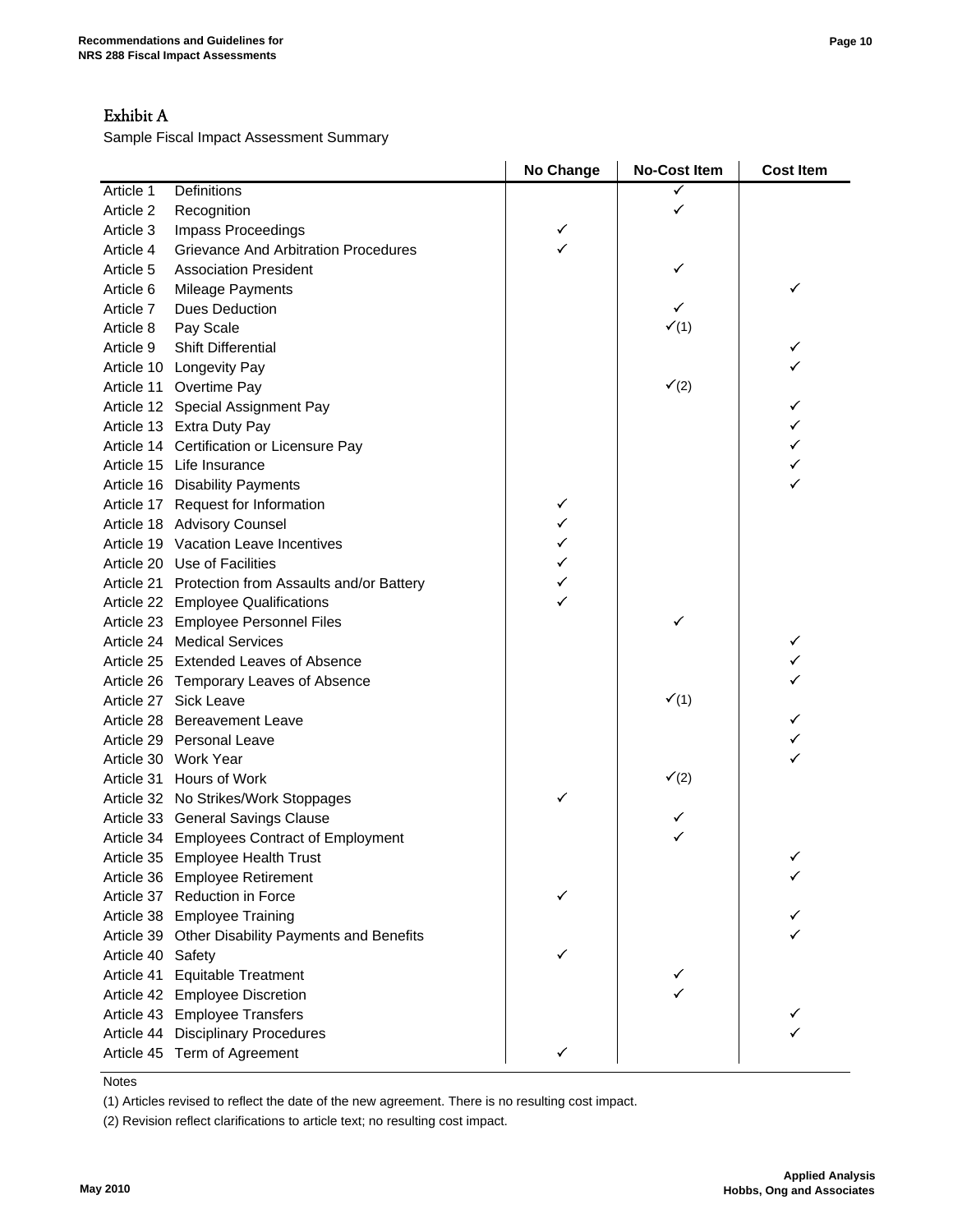#### Exhibit B

 Sample Fiscal Impact Assessment Summary (figures expressed in thousands)

|              |                                              |                          | Summary of                                                                                                                                                                                                                      | Can the Benefit be   | Does the Change<br>Cost During the Term of the Contract (5 Years) |              |                          | <b>Estimated Value</b> |                                         |              |                 |            |                                         |               |                 |                                                                                                                                        |                         |                       |            |                          |              |             |
|--------------|----------------------------------------------|--------------------------|---------------------------------------------------------------------------------------------------------------------------------------------------------------------------------------------------------------------------------|----------------------|-------------------------------------------------------------------|--------------|--------------------------|------------------------|-----------------------------------------|--------------|-----------------|------------|-----------------------------------------|---------------|-----------------|----------------------------------------------------------------------------------------------------------------------------------------|-------------------------|-----------------------|------------|--------------------------|--------------|-------------|
|              |                                              | <b>New Benefit or</b>    | <b>New Benefit or</b>                                                                                                                                                                                                           |                      | be Reduced at the Impact Retirement                               |              |                          |                        |                                         |              |                 |            |                                         |               |                 |                                                                                                                                        |                         | Change vs. Percentage |            | Of Life-Time             |              | Calculation |
|              | <b>Cost Items (Article and Description)</b>  | <b>Change in Benefit</b> | <b>Change in Benefit</b>                                                                                                                                                                                                        | End of the Contract? | Benefits?                                                         |              | Year 1                   |                        | Year 2                                  |              | Year 3          |            | Year 4                                  |               | Year 5          |                                                                                                                                        | <b>Total Status Quo</b> | Inc./Dec.             |            | <b>Benefit</b>           | <b>Notes</b> | Reference   |
| Article 9    | Mileage Payments                             | Change                   | Payments per mile increased from \$0.30<br>to \$0.36; escalate by \$0.01 each year                                                                                                                                              | Yes                  | N <sub>o</sub>                                                    | S.           | 30                       |                        | 30 <sup>2</sup>                         | \$.          | 30 <sup>8</sup> |            | 30 <sup>8</sup>                         |               | 30 <sup>2</sup> | 150<br>S.                                                                                                                              |                         | 23<br>15.0% \$        |            |                          |              | Exhibit 1   |
|              | Article 10 Shift Differential                | Change                   | Night shift differential increased from<br>\$0.50 per hour to \$1.00 per hour                                                                                                                                                   | Yes                  | Yes                                                               | \$ 1,100     |                          |                        | $\frac{1}{2}$ 5 1,133 \$ 1,167 \$ 1,202 |              |                 |            |                                         |               |                 | $$1,238$ $$5,840$                                                                                                                      | 1\$                     | 292<br>$5.0\%$ \$     |            | ٠                        |              | Exhibit 2   |
|              | Article 12 Longevity Pay                     | Change                   | Longevity rate increased from 1 percent<br>after 5 years to 1.5 percent after 7 years                                                                                                                                           | Yes                  | Yes                                                               | $\mathbb{S}$ | 750                      | $\sqrt{S}$             | 773                                     | $\sqrt{s}$   | 796 \$          |            | 820                                     | $\sqrt{S}$    |                 | $844 \mid$ \$ 3,982   \$                                                                                                               |                         | 119<br>$3.0\%$ \$     |            | $\overline{\phantom{0}}$ |              | Exhibit 3   |
|              | Article 13 Special Assignment Pay            | Change                   | Special assignment pay rates added for<br>three (3) job functions                                                                                                                                                               | Yes                  | Yes                                                               | \$ 1,000     |                          | l \$                   |                                         |              |                 |            |                                         |               |                 | $1,030$ \$ $1,061$ \$ $1,093$ \$ $1,126$ \$ 5,309                                                                                      | l \$                    | 53<br>$1.0\%$ \$      |            | ٠                        |              | Exhibit 3   |
|              | Article 14 Extra Duty Pay                    | Change                   | Extra duty pay rates increased from time<br>and a half to time and three quarters                                                                                                                                               | Yes                  | Yes                                                               | $\mathbb{S}$ | 100                      | $\sqrt{S}$             | 103                                     | $\sqrt{3}$   | $106$ \$        |            | 109                                     | $\sqrt{3}$    | $113$ \$        | $531$ \$                                                                                                                               |                         | 80<br>15.0% \$        |            | $\overline{\phantom{a}}$ |              | Exhibit 4   |
|              | Article 15 Certification or Licensure Pay    | New                      | Pay at standard hourly rates, benefit did<br>not previously exist                                                                                                                                                               | Yes                  | Yes                                                               | s.           | 500                      | -S                     | 515                                     | \$           | 530             | <b>S</b>   | 546                                     | s.            | 563             | $$2,655$ \ \$                                                                                                                          |                         | 13<br>$0.5\%$ \$      |            | $\overline{\phantom{a}}$ |              | Exhibit 4   |
|              | Article 16 Life Insurance                    | Change                   | Requires a single additional payment of<br>\$300,000 at some point during the<br>contract period                                                                                                                                | Yes                  | <b>No</b>                                                         | $\mathbb{S}$ |                          | l \$                   | $\sim$                                  | \$           | $\sim$          | $\sqrt{3}$ | $\sim$                                  | $\sqrt{s}$    | $\sim$          | $\mathsf{s}$<br>$300$ \$                                                                                                               |                         | 45<br>$15.0\%$ \$     |            | $\overline{a}$           | (1)          | Exhibit 5   |
|              | Article 24 Disability Payments               | Change                   | Disability payment increased from \$250<br>per day to \$350 per day                                                                                                                                                             | Yes                  | No                                                                | \$           | 150S                     |                        | 155                                     | <b>S</b>     | 159 \$          |            | $164 \t$ \$                             |               | 169             | 796 \$<br>l s                                                                                                                          |                         | 40                    | $5.0\%$ \$ | ٠                        |              | Exhibit 5   |
|              | Article 25 Medical Services                  | Change                   | Emergency medical transport services to<br>be paid 100 percent by employer                                                                                                                                                      | Yes                  | <b>No</b>                                                         | $\mathbb{S}$ | 150                      | $\sqrt{3}$             | 155                                     | $\mathbb{S}$ | $159$ \ \$      |            | 164                                     | $\sqrt{s}$    | 169             | 796 \$<br>$\sqrt{s}$                                                                                                                   |                         | 24<br>$3.0\%$ \$      |            |                          |              | Exhibit 7   |
|              | Article 26 Extended Leaves of Absence        | Change                   | Extended leave of absence increased<br>from a maximum of one year to a<br>maximum of two years                                                                                                                                  | Yes                  | No                                                                | s.           | 500                      | $\mathbf{s}$           | 515                                     | l \$         | 530 \$          |            | 546                                     | $\mathbf{s}$  | 563 \$          | $2,655$ \$                                                                                                                             |                         | 27<br>$1.0\%$ \$      |            |                          |              | Exhibit 7   |
|              | Article 28 Temporary Leaves of Absence       | Change                   | Temporary leave of absence reduced<br>from a maximum of 90 days to a<br>maximum of 60 days                                                                                                                                      | Yes                  | <b>No</b>                                                         | $\mathbb{S}$ | 50                       |                        | 52                                      | $\mathbb{S}$ |                 |            | 55                                      | $\mathbb{S}$  | 56              | $\mathbb{S}$<br>265                                                                                                                    | $\sqrt{s}$              | (40)<br>$-15.1\%$ \$  |            |                          |              | Exhibit 8   |
|              | Article 29 Bereavement Leave                 | Change                   | Bereavement leave to be extended to<br>include aunts, uncles and immediate<br>family in-laws                                                                                                                                    | Yes                  | Yes                                                               | \$           | $\sim$                   |                        | $\sim$                                  | \$           | $\sim$          | \$         | $\sim$                                  | \$            | $\sim$          | 500<br>s.                                                                                                                              | l \$                    | 3                     | $0.5\%$ \$ | ٠                        | (2)          | Exhibit 8   |
|              | Article 30 Personal Leave                    | Change                   | Employee personal paid days off reduced<br>from 5 to 4 from Years 1 - 4; put back to<br>5 in Year 5                                                                                                                             | Yes                  | Yes                                                               |              |                          |                        |                                         |              |                 |            | $$1,500$ $$1,538$ $$1,577$ $$1,618$ $$$ | $\sim$ $\sim$ |                 |                                                                                                                                        |                         | (538)<br>$-8.6\%$ \$  |            |                          |              | Exhibit 9   |
|              | Article 35 Work Year                         | Change                   | Work year to be extended by one day in<br>Year 3 of the contract                                                                                                                                                                | Yes                  | Yes                                                               | \$           | $\overline{\phantom{a}}$ | \$                     |                                         |              |                 |            |                                         |               |                 | $$1,100$ $$1,133$ $$1,167$ $$3,400$ $$$                                                                                                |                         | 170                   | $5.0\%$ \$ |                          |              | Exhibit 9   |
|              | Article 36 Employee Health Trust             | Change                   | Employer contributions to employee<br>health trust to increase from 18% of<br>payroll to 20% of payroll                                                                                                                         | Yes                  | <b>No</b>                                                         |              |                          |                        |                                         |              |                 |            |                                         |               |                 | $\frac{1}{2}$ 2,100 $\frac{1}{2}$ 2,163 $\frac{1}{2}$ 2,228 $\frac{1}{2}$ 2,295 $\frac{1}{2}$ 2,364 $\frac{1}{2}$ 11,149 $\frac{1}{2}$ |                         | 334<br>$3.0\%$ \$     |            |                          |              | Exhibit 10  |
|              | Article 38 Employee Retirement               | Change                   | Employer contributions to PERS to<br>increase from 21% of payroll to 23% of<br>payroll; retirement without reduction in<br>benefits changed from 30 years to 29<br>vears of service                                             | No                   | Yes                                                               |              |                          |                        |                                         |              |                 |            |                                         |               |                 | $$5,100$ $$5,253$ $$5,411$ $$5,573$ $$5,740$ $$27,077$ $$$                                                                             |                         | 271                   | $1.0\%$ \$ | 55,000                   |              | Exhibit 10  |
|              | Article 39 Employee Training                 | <b>New</b>               | Employees provided one paid day for<br>training each year at standard pay rates                                                                                                                                                 | Yes                  | Yes                                                               | $\mathbb{S}$ | 500                      |                        | 515                                     | $\mathbb{S}$ | 530             | $\sqrt{S}$ | 546                                     | $\mathbb{S}$  | 563             | \$2,655                                                                                                                                | $\overline{\mathsf{s}}$ | 398<br>15.0% \$       |            | $\blacksquare$           |              | Exhibit 11  |
|              | Article 43 Other Disability Payments and Ben | New                      | Any settlements on -the-job injuries to be<br>paid immediately in lump sum with no<br>discounting or other adiustments                                                                                                          | No                   | No                                                                | s.           | $\sim$                   | s.                     | $\sim$                                  | \$           | $\sim$          | \$         | $\sim$                                  | \$            | $\sim$          | $$1,000$ \ \$                                                                                                                          |                         | 5<br>$0.5\%$ \$       |            | 38,000                   | (2)          | Exhibit 11  |
|              | Article 44 Employee Transfers                | Change                   | Executive review board to be established<br>to hear grievances relating to denied<br>employee transfers                                                                                                                         | Yes                  | <b>No</b>                                                         | $\mathbb{S}$ | 25                       | $\sqrt{3}$             | 28                                      | \$           | $30$ \ \$       |            | $33 \mid$ \$                            |               | 37              | $\mathsf{S}$<br>$153$ $\sqrt{5}$                                                                                                       |                         | $0.5\%$ \$            |            |                          |              | Exhibit 12  |
|              | Article 45 Disciplinary Procedures           | Change                   | Employer to bear 100 percent of costs for<br>all arbitrations resulting from disciplinary<br>actions against employees; if it is<br>determined that employee was wrongly<br>disciplined, back pay to be paid a time<br>and half | Yes                  | No                                                                | s.           | 550                      | -S                     | 550                                     | \$           | 550 \$          |            | 550                                     | \$            |                 | $550$ \ \$ 2,750 \ \$                                                                                                                  |                         | 14                    | $0.5\%$ \$ | ٠                        |              | Exhibit 12  |
| <b>Total</b> |                                              |                          |                                                                                                                                                                                                                                 |                      |                                                                   |              |                          |                        |                                         |              |                 |            |                                         |               |                 | $\vert$ \$ 14,105   \$ 14,506   \$ 16,019   \$ 16,477   \$ 15,290   \$ 78,196   \$ 1,333                                               |                         | $1.7%$ \$             |            | 93.000                   |              |             |

Notes

(1) Benefit did not exist under existing agreement. (2) Historical information not available to provide annual estimate of benefit cost.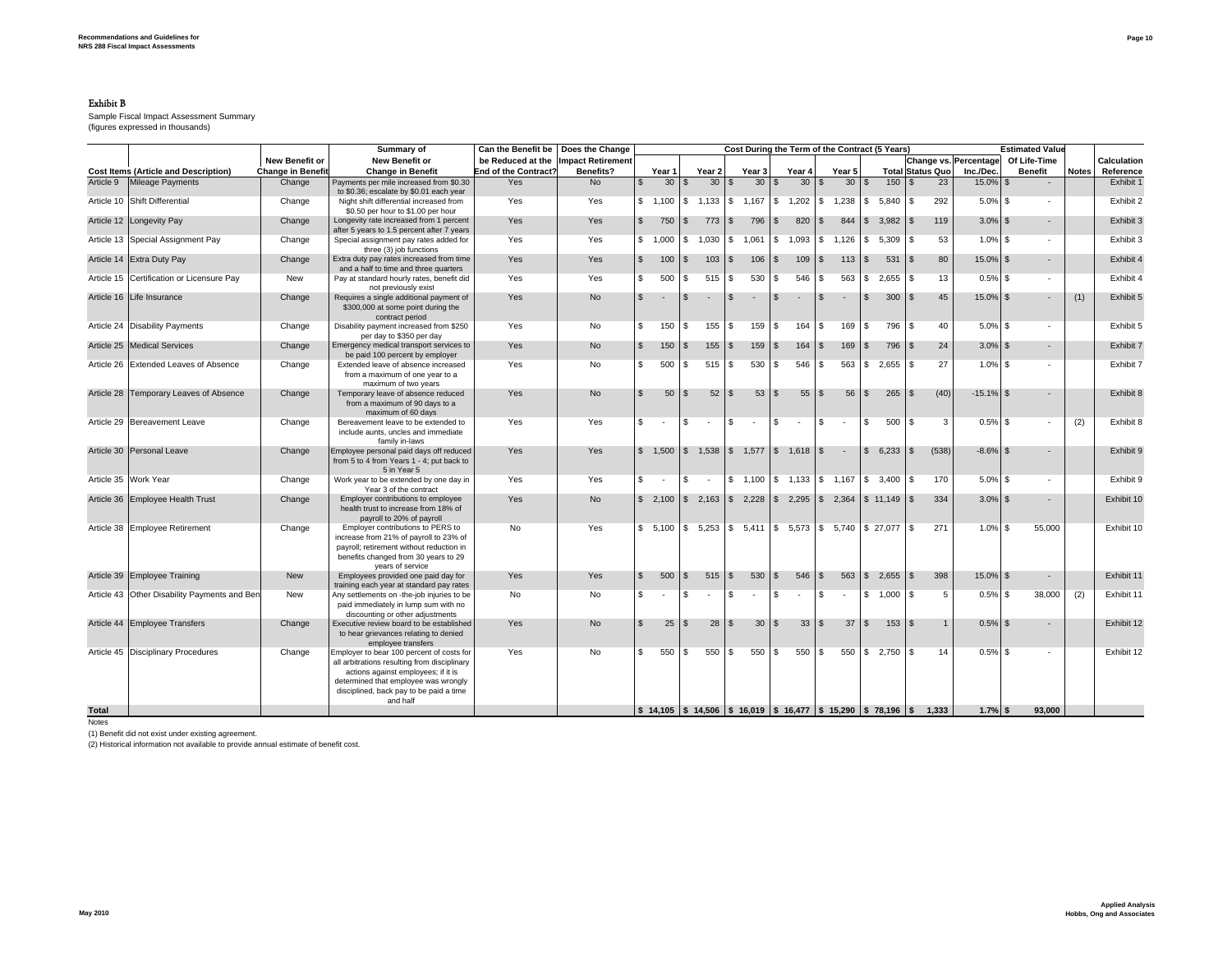## Exhibit C

Sample Fiscal Analysis of Change in Salary Scale

#### **Existing Salary Schedule (Status Quo Based on Existing Contract)**

|         | Class 1      | Class 2      | Class 3      | Class 4      | Class 5      | Class 6       |    | Class <sub>7</sub> |
|---------|--------------|--------------|--------------|--------------|--------------|---------------|----|--------------------|
| Step 1  | \$<br>30,000 | \$<br>36,000 | \$<br>43,200 | \$<br>51,840 | \$<br>62,208 | \$<br>74,650  | \$ | 89,580             |
| Step 2  | \$<br>31,050 | \$<br>37,260 | \$<br>44,712 | \$<br>53,654 | \$<br>64,385 | \$<br>77,262  | \$ | 92,715             |
| Step 3  | \$<br>32,137 | \$<br>38,564 | \$<br>46,277 | \$<br>55,532 | \$<br>66,639 | \$<br>79,967  | \$ | 95,960             |
| Step 4  | \$<br>33,262 | \$<br>39,914 | \$<br>47,897 | \$<br>57,476 | \$<br>68,971 | \$<br>82,765  | \$ | 99,318             |
| Step 5  |              | \$<br>41,311 | \$<br>49,573 | \$<br>59,488 | \$<br>71,385 | \$<br>85,662  | \$ | 102,795            |
| Step 6  |              | \$<br>42,757 | \$<br>51,308 | \$<br>61,570 | \$<br>73,884 | \$<br>88,660  | \$ | 106,392            |
| Step 7  |              | \$<br>44,253 | \$<br>53,104 | \$<br>63,725 | \$<br>76,470 | \$<br>91,763  | \$ | 110,116            |
| Step 8  |              |              | \$<br>54,962 | \$<br>65,955 | \$<br>79,146 | \$<br>94,975  | \$ | 113,970            |
| Step 9  |              |              |              | \$<br>68,263 | \$<br>81,916 | \$<br>98,299  | S  | 117,959            |
| Step 10 |              |              |              |              | \$<br>84,783 | \$<br>101,740 | S  | 122,088            |

#### **Modified Salary Schedule (Based on Proposed Contract)**

|         | Class 1      | Class 2      |     | <b>Class 3</b> |                           | Class 4 | Class 5      | Class 6       | <b>Class 7</b> |
|---------|--------------|--------------|-----|----------------|---------------------------|---------|--------------|---------------|----------------|
| Step 1  | \$<br>30,300 | \$<br>36,360 | \$  | 43,632         | \$                        | 52,358  | \$<br>62,830 | \$<br>75,396  | \$<br>90,475   |
| Step 2  | \$<br>31,361 | \$<br>37,633 | \$  | 45,159         | $\boldsymbol{\mathsf{S}}$ | 54,191  | \$<br>65,029 | \$<br>78,035  | \$<br>93,642   |
| Step 3  | \$<br>32,458 | \$<br>38,950 | \$  | 46,740         | \$                        | 56,088  | \$<br>67,305 | \$<br>80,766  | \$<br>96,919   |
| Step 4  | \$<br>33,594 | \$<br>40,313 | \$  | 48,376         | \$                        | 58,051  | \$<br>69,661 | \$<br>83,593  | \$<br>100,312  |
| Step 5  |              | \$<br>41,724 | -\$ | 50,069         | $\boldsymbol{\mathsf{S}}$ | 60,082  | \$<br>72,099 | \$<br>86,519  | \$<br>103,823  |
| Step 6  |              | \$<br>43,184 | \$  | 51,821         | \$                        | 62,185  | \$<br>74,622 | \$<br>89,547  | \$<br>107,456  |
| Step 7  |              | \$<br>44,696 | \$  | 53,635         | \$                        | 64,362  | \$<br>77,234 | \$<br>92,681  | \$<br>111,217  |
| Step 8  |              |              | \$  | 55,512         | \$                        | 66,615  | \$<br>79,937 | \$<br>95,925  | \$<br>115,110  |
| Step 9  |              |              |     |                | \$                        | 68,946  | \$<br>82,735 | \$<br>99,282  | \$<br>119,139  |
| Step 10 |              |              |     |                |                           |         | \$<br>85,631 | \$<br>102,757 | \$<br>123,309  |

#### **Current Employee Distribution (Current Employment Distribution)**

|         | Class 1 | Class 2 | <b>Class 3</b> | Class 4 | Class 5 | Class 6 | Class <sub>7</sub> |
|---------|---------|---------|----------------|---------|---------|---------|--------------------|
| Step 1  | 200     | 300     | 210            | 147     | 103     | 72      | 22                 |
| Step 2  | 300     | 309     | 212            | 153     | 107     | 75      | 23                 |
| Step 3  | 400     | 318     | 214            | 158     | 111     | 78      | 24                 |
| Step 4  | 700     | 328     | 222            | 164     | 115     | 80      | 25                 |
| Step 5  |         | 500     | 231            | 170     | 119     | 83      | 25                 |
| Step 6  |         | 550     | 239            | 177     | 124     | 87      | 26                 |
| Step 7  |         | 800     | 248            | 183     | 128     | 90      | 30                 |
| Step 8  |         |         | 258            | 190     | 133     | 93      | 40                 |
| Step 9  |         |         |                | 197     | 138     | 97      | 50                 |
| Step 10 |         |         |                |         | 143     | 100     | 60                 |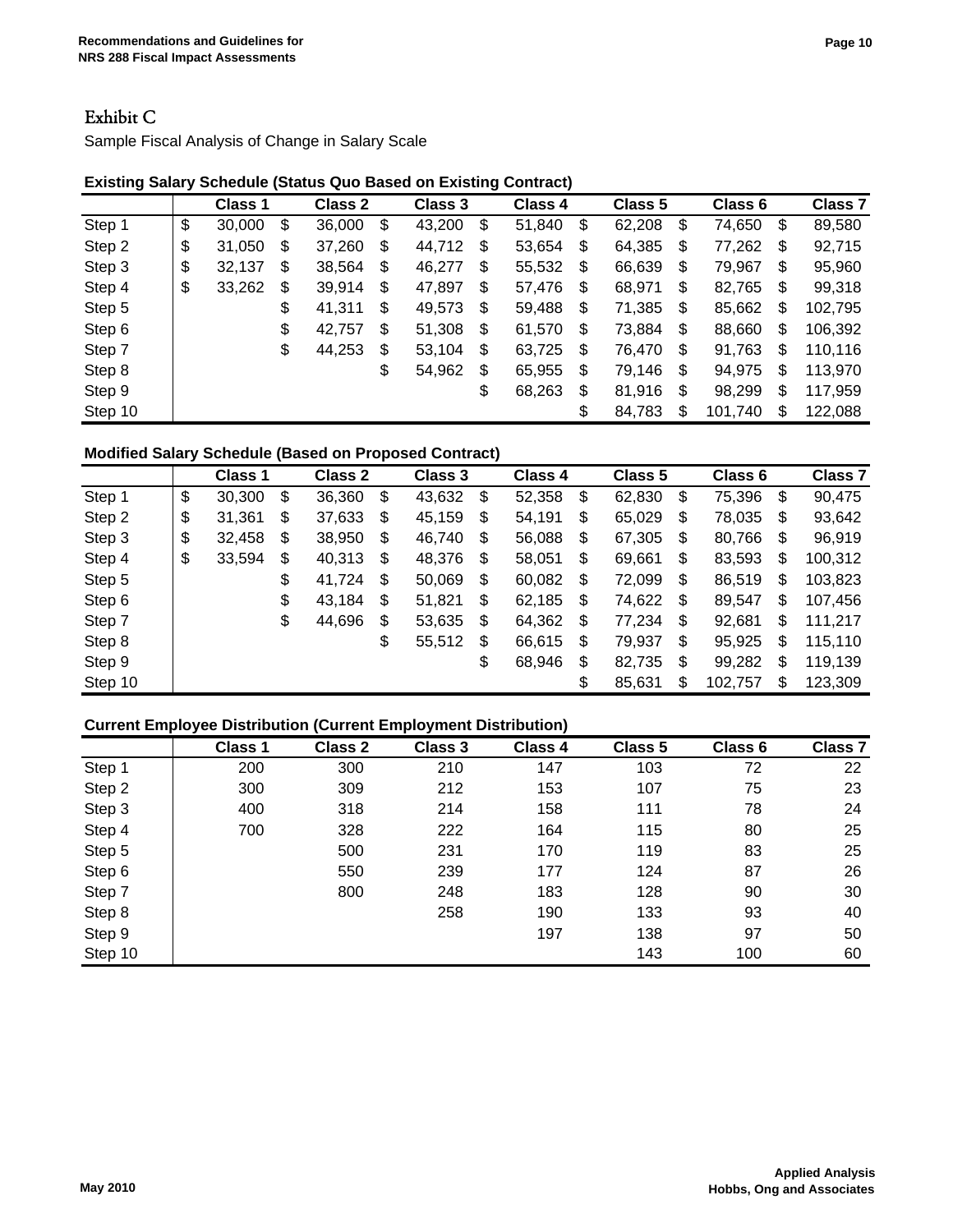### Exhibit C

Sample Fiscal Analysis of Change in Salary Scale

|                    | <b>Class 1</b>                 | Class 2      | Class 3              | Class 4      | Class 5      |    | Class 6 |     | <b>Class 7</b> |
|--------------------|--------------------------------|--------------|----------------------|--------------|--------------|----|---------|-----|----------------|
| Step 1             | \$<br>6,000                    | \$<br>10,800 | \$<br>9,072          | \$<br>7,620  | \$<br>6,401  | \$ | 5,377   | \$  | 1,971          |
| Step 2             | \$<br>9,315                    | \$<br>11,513 | \$<br>9,483          | \$<br>8,183  | \$<br>6,874  | \$ | 5,774   | \$  | 2,116          |
| Step 3             | \$<br>12,855                   | \$<br>12,274 | \$<br>9,913          | \$<br>8,787  | \$<br>7,381  | S  | 6,200   | S   | 2,272          |
| Step 4             | \$<br>23,283                   | \$<br>13,084 | \$<br>10,645         | \$<br>9,436  | \$<br>7,926  | \$ | 6,658   | \$  | 2,440          |
| Step 5             | \$<br>٠                        | \$<br>20,655 | \$<br>11,431         | \$<br>10,132 | \$<br>8,511  | \$ | 7,149   | \$  | 2,620          |
| Step 6             | \$<br>$\overline{\phantom{a}}$ | \$<br>23,516 | \$<br>12,275         | \$<br>10,880 | \$<br>9,139  | \$ | 7,677   | S.  | 2,814          |
| Step 7             | \$<br>$\overline{\phantom{a}}$ | \$<br>35,403 | \$<br>13,181         | \$<br>11,683 | \$<br>9,814  | \$ | 8,243   | \$  | 3,303          |
| Step 8             | \$<br>$\blacksquare$           | \$<br>۰      | \$<br>14,154         | \$<br>12,545 | \$<br>10,538 | \$ | 8,852   | -\$ | 4,559          |
| Step 9             | \$<br>$\blacksquare$           | \$<br>۰      | \$<br>٠              | \$<br>13,471 | \$<br>11,316 | \$ | 9,505   | \$  | 5,898          |
| Step 10            | \$<br>٠                        | \$<br>٠      | \$<br>$\blacksquare$ | \$<br>٠      | \$<br>12,151 | \$ | 10,207  | \$  | 7,325          |
| <b>Annual Tota</b> | \$<br>562,602                  |              |                      |              |              |    |         |     |                |

|  | Wage and Salary Payment Under the Status Quo (expressed in thousands) |
|--|-----------------------------------------------------------------------|
|  |                                                                       |

### **Wage and Salary Payment Under the Modified Salary Schedule (expressed in thousands)**

|                       | Class 1              | <b>Class 2</b> |     | Class 3 | Class 4      | Class 5      |      | Class 6 |     | Class <sub>7</sub> |
|-----------------------|----------------------|----------------|-----|---------|--------------|--------------|------|---------|-----|--------------------|
| Step 1                | \$<br>6,060          | \$<br>10,908   | \$  | 9,163   | \$<br>7,697  | \$<br>6,465  | \$   | 5,431   | \$  | 1,990              |
| Step 2                | \$<br>9,408          | \$<br>11,628   | -\$ | 9,578   | \$<br>8,265  | \$<br>6,942  | - \$ | 5,832   | S   | 2,137              |
| Step 3                | \$<br>12,983         | \$<br>12,397   | \$  | 10,013  | \$<br>8,875  | \$<br>7,455  | \$   | 6,262   | -\$ | 2,295              |
| Step 4                | \$<br>23,516         | \$<br>13,215   | \$  | 10,752  | \$<br>9,530  | \$<br>8,005  | \$   | 6,724   | \$  | 2,465              |
| Step 5                | \$<br>٠              | \$<br>20,862   | \$  | 11,545  | \$<br>10,233 | \$<br>8,596  | \$   | 7,221   | \$  | 2,646              |
| Step 6                | \$<br>$\blacksquare$ | \$<br>23,751   | \$  | 12,397  | \$<br>10,989 | \$<br>9,231  | S    | 7,754   | \$  | 2,842              |
| Step 7                | \$<br>-              | \$<br>35,757   | \$  | 13,313  | \$<br>11,800 | \$<br>9,912  | \$   | 8,326   | \$  | 3,337              |
| Step 8                | \$<br>-              | \$<br>٠        | \$  | 14,295  | \$<br>12,671 | \$<br>10,643 | S    | 8,940   | S   | 4,604              |
| Step 9                | \$<br>$\blacksquare$ | \$<br>$\sim$   | \$  | ۰       | \$<br>13,606 | \$<br>11,429 | S    | 9,600   | \$  | 5,957              |
| Step 10               | \$<br>۰              | \$<br>٠        | \$  | ۰       | \$<br>٠      | \$<br>12,273 | S    | 10,309  | \$  | 7,399              |
| <b>Annual Tota \$</b> | 568,228              |                |     |         |              |              |      |         |     |                    |

| Total Number of Years in the Agreement                     |     | 5.          |
|------------------------------------------------------------|-----|-------------|
|                                                            |     |             |
| <b>Estimated Cost of Salaries (Annual)</b>                 | \$. | 568.228     |
| <b>Estimated Total Cost of Salaries (Total)</b>            |     | \$2,841,142 |
| <b>Estimated Incremental Increase in Salaries (Annual)</b> | S.  | 5.626       |
| <b>Estimated Incremental Increase in Salaries (Total)</b>  | \$. | 28.130      |

Note

Each "class" refers to pay grade based on either position classification or, in the case of teachers, on level of academic training. In any event, the employer should provide enough matrices with steps and pay grades to accommodate all employees covered by the contract.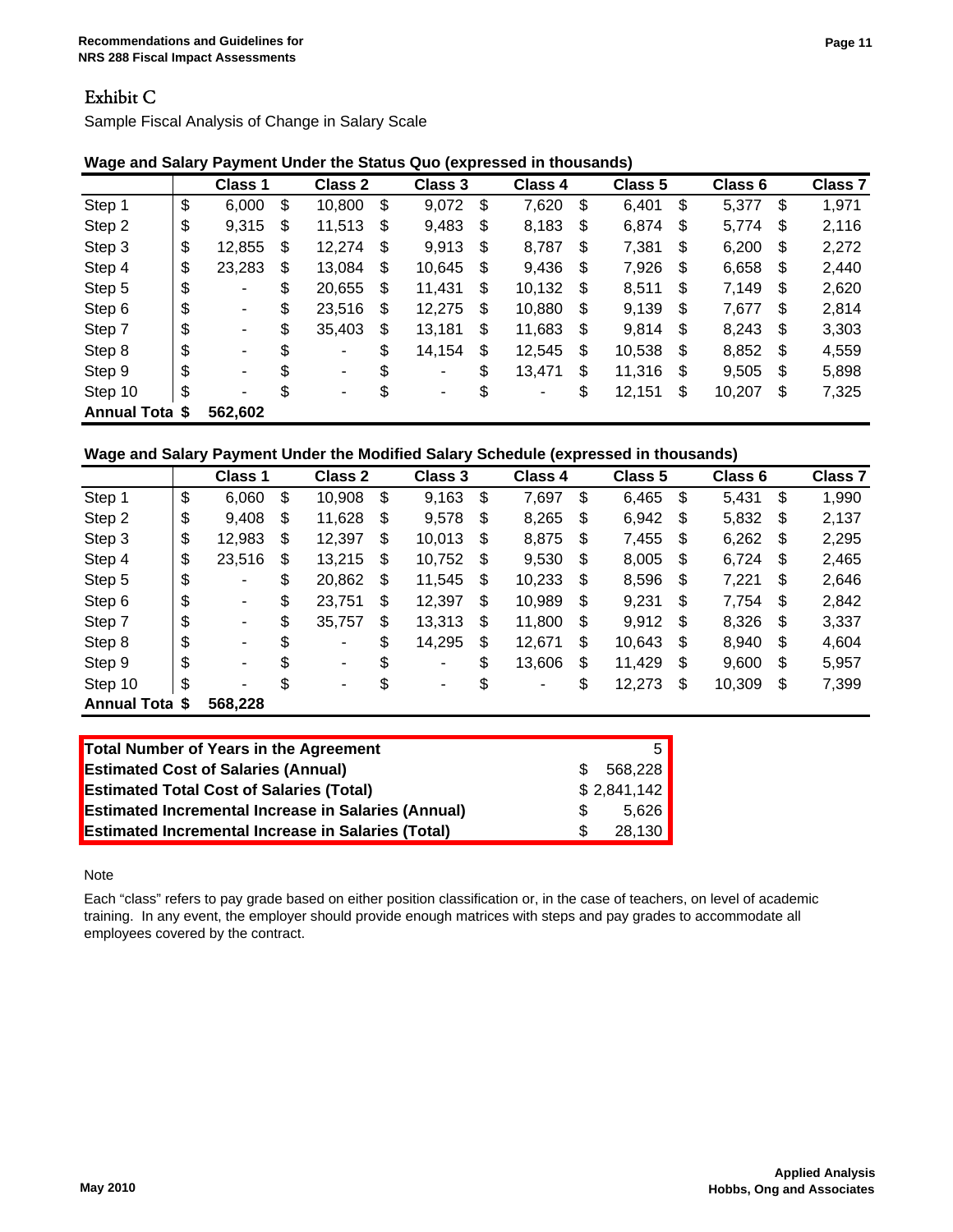### Exhibit D

Sample Fiscal Analysis of Additional Vacation Day

| <b>Cost of Lost Productivity</b>                                                        |               |
|-----------------------------------------------------------------------------------------|---------------|
| <b>Total Number of Employees</b>                                                        | 500           |
| <b>Total Wages and Salaries Paid</b>                                                    | \$25,000,000  |
| Total Number of Days Worked Per Year (Current)                                          | 238           |
| Total Number of Hours Per Work Day (Current)                                            | 8             |
| Total Number of Work Hours Per Year (Current)                                           | 952,000       |
| Wages and Salaries Paid Per Work Day (Current)                                          | \$<br>105,042 |
| Wages and Salaries Paid Per Work Hour (Current)                                         | \$<br>26.26   |
| Total Number of Vacation Days Available (Current)                                       | 16.2          |
| Average Number of Vacation Days Taken Per Year (Current)                                | 8.1           |
| Expected Increase in Vacation Day Taken Per Year                                        | 0.5           |
| Total Resulting Decrease in Productive Work Hours Anticipated                           | 2,000         |
| Gross Cost of Loss in Productivity                                                      | \$<br>52,521  |
| Share of Shift Hours that Must Be "Covered"                                             | 20%           |
| Rate of Holiday Pay                                                                     | 1.5x          |
| Regained Productivity Due to Covered Shifts                                             | \$<br>10,504  |
| Additional Cost Due to Holiday Pay Requirements                                         | \$<br>15,756  |
| Net Cost of Loss in Productivity (Annual)                                               | \$<br>57,773  |
| Net Cost of Productivity Loss Over the Life of the Agreement (5-Years)                  | \$<br>288,866 |
| <b>Cost of Additional Vacation Time Buybacks</b>                                        |               |
| Additional Vacation Time Unused (Days Banked)                                           | 0.5           |
| Additional Vacation Time Unused (Banked)                                                | 2,000         |
| Differential Between Average Salary and Salary During the Last Five Years of Employment | 180% (1)      |
| Average Buy Out Cost of Unused Vacation Days (Hours)                                    | \$<br>47.27   |
| Cost of Additional Vacation Time Buybacks (Annual)                                      | \$<br>94,538  |
| Cost of Additional Vacation Time Buybacks Over the Life of the Agreement (5-Years)      | \$<br>472,689 |
| Combined Cost of Additional Vacation Day Over the Life of the Agreement (5-Years)       | \$<br>761,555 |
|                                                                                         |               |

Note

(1) Average based on the differential between the average and final salaries of workers who retired during the past five years.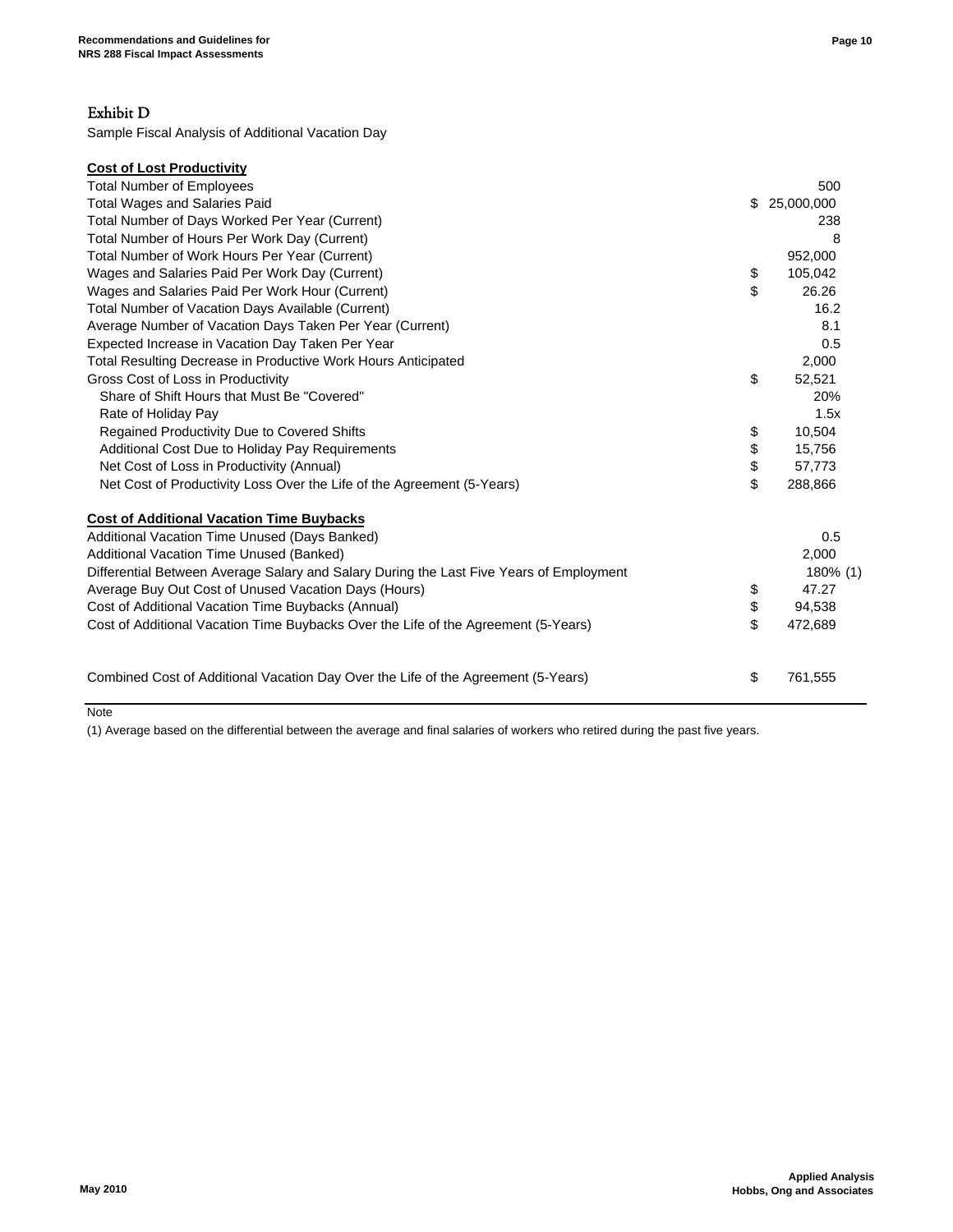# Exhibit G

Sample Fiscal Analysis for Reduction in Longevity Payments

## **Current Longevity Payment Schedule (Status Quo)**

|                        |                       |                   | <b>Longevity Schedule</b> | <b>Longevity Schedule</b> |
|------------------------|-----------------------|-------------------|---------------------------|---------------------------|
| <b>Employee Tenure</b> | <b>Employee Count</b> | <b>Wages Paid</b> | (Annual Increments)       | (Annual Payments)         |
| Year 1                 | 30                    | \$<br>900,000     | \$                        | \$                        |
| Year <sub>2</sub>      | 33                    | \$<br>1,039,500   | \$                        | \$                        |
| Year <sub>3</sub>      | 50                    | \$<br>1,653,750   | \$                        | \$                        |
| Year 4                 | 55                    | \$<br>1,910,081   | \$                        | \$                        |
| Year 5                 | 61                    | \$<br>2,206,144   | \$                        | \$                        |
| Year <sub>6</sub>      | 67                    | \$<br>2,548,096   | \$                        | \$                        |
| Year <sub>7</sub>      | 73                    | \$<br>2,943,051   | \$                        | \$                        |
| Year <sub>8</sub>      | 74                    | \$<br>3,121,106   | \$                        | \$                        |
| Year 9                 | 50                    | \$<br>2,216,183   | \$                        | \$                        |
| Year 10                | 51                    | \$<br>2,305,495   | \$                        | \$                        |
| Year 11                | 51                    | \$<br>2,398,407   | \$<br>250                 | \$<br>12,751              |
| Year 12                | 52                    | \$<br>2,495,063   | \$<br>250                 | \$<br>12,879              |
| Year 13                | 60                    | \$<br>2,993,200   | \$<br>250                 | \$<br>15,000              |
| Year 14                | 61                    | \$<br>3,113,826   | \$<br>250                 | \$<br>15,150              |
| Year 15                | 61                    | \$<br>3,239,314   | \$<br>250                 | \$<br>15,302              |
| Year 16                | 62                    | \$<br>3,369,858   | \$<br>500                 | \$<br>30,909              |
| Year 17                | 62                    | \$<br>3,505,663   | \$<br>500                 | \$<br>31,218              |
| Year 18                | 35                    | \$<br>2,024,131   | \$<br>500                 | \$<br>17,500              |
| Year 19                | 35                    | \$<br>2,105,704   | \$<br>500                 | \$<br>17,675              |
| Year 20                | 42                    | \$<br>2,576,881   | \$<br>500                 | \$<br>21,000              |
| Year 21                | 42                    | \$<br>2,680,730   | \$<br>750                 | \$<br>31,815              |
| Year 22                | 43                    | \$<br>2,788,763   | \$<br>750                 | \$<br>32,133              |
| Year 23                | 43                    | \$<br>2,901,150   | \$<br>750                 | \$<br>32,454              |
| Year 24                | 44                    | \$<br>3,018,066   | \$<br>750                 | \$<br>32,779              |
| Year 25                | 29                    | \$<br>2,062,668   | \$<br>1,000               | \$<br>29,000              |
| Year 26                | 26                    | \$<br>1,912,093   | \$<br>1,000               | \$<br>26,100              |
| Year 27                | 23                    | \$<br>1,772,510   | \$<br>1,000               | \$<br>23,490              |
| Year 28                | 21                    | \$<br>1,643,117   | \$<br>1,000               | \$<br>21,141              |
| Year 29                | 19                    | \$<br>1,523,169   | \$<br>1,000               | \$<br>19,027              |
| Year 30                | 17                    | \$<br>1,411,978   | \$<br>1,500               | \$<br>25,686              |
| Year 31                | 15                    | \$<br>1,273,931   | \$<br>1,500               | \$<br>22,500              |
| Year 32                | 14                    | \$<br>1,180,934   | \$<br>1,500               | \$<br>20,250              |
| Year 33                | 12                    | \$<br>1,094,726   | \$<br>1,500               | \$<br>18,225              |
| Year 34                | 11                    | \$<br>1,014,811   | \$<br>1,500               | \$<br>16,403              |
| Year 35                | 10                    | \$<br>940,730     | \$<br>1,500               | \$<br>14,762              |
| Year 36                | 9                     | \$<br>872,056     | \$<br>1,500               | \$<br>13,286              |
| Year 37                | 8                     | \$<br>808,396     | \$<br>1,500               | \$<br>11,957              |
| Year 38                | 7                     | \$<br>749,383     | \$<br>1,500               | \$<br>10,762              |
| Year 39                | 6                     | \$<br>694,678     | \$<br>1,500               | \$<br>9,686               |
| Year 40                | 6                     | \$<br>643,967     | \$<br>1,500               | \$<br>8,717               |
| <b>Total/Average</b>   | 1,469                 | \$<br>79,653,309  | \$<br>415                 | 609,557                   |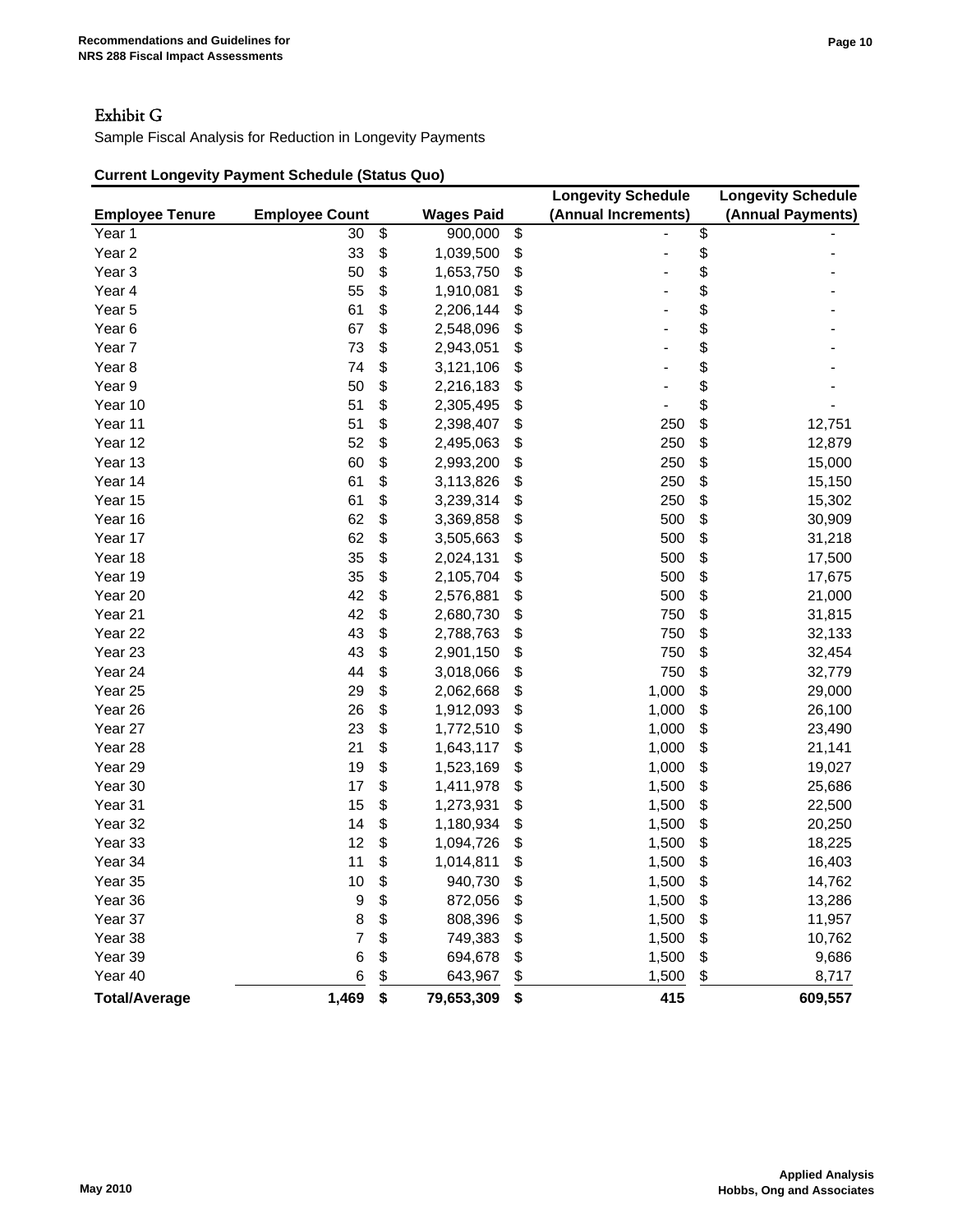### Exhibit G

Sample Fiscal Analysis for Reduction in Longevity Payments

#### **Proposed Longevity Payment Schedule**

|                        |                                                               |                   | <b>Longevity Schedule</b> | <b>Longevity Schedule</b> |
|------------------------|---------------------------------------------------------------|-------------------|---------------------------|---------------------------|
| <b>Employee Tenure</b> | <b>Employee Count</b>                                         | <b>Wages Paid</b> | (Annual Increments)       | (Annual Payments)         |
| Year 1                 | 30                                                            | \$<br>900,000     | \$                        | \$                        |
| Year <sub>2</sub>      | 33                                                            | \$<br>1,039,500   | \$                        | \$                        |
| Year <sub>3</sub>      | 50                                                            | \$<br>1,653,750   | \$                        | \$                        |
| Year 4                 | 55                                                            | \$<br>1,910,081   | \$                        | \$                        |
| Year 5                 | 61                                                            | \$<br>2,206,144   | \$                        | \$                        |
| Year <sub>6</sub>      | 67                                                            | \$<br>2,548,096   | \$                        | \$                        |
| Year <sub>7</sub>      | 73                                                            | \$<br>2,943,051   | \$                        | \$                        |
| Year <sub>8</sub>      | 74                                                            | \$<br>3,121,106   | \$                        | \$                        |
| Year 9                 | 50                                                            | \$<br>2,216,183   | \$                        | \$                        |
| Year 10                | 51                                                            | \$<br>2,305,495   | \$                        | \$                        |
| Year 11                | 51                                                            | \$<br>2,398,407   | \$<br>125                 | \$<br>6,376               |
| Year 12                | 52                                                            | \$<br>2,495,063   | \$<br>125                 | \$<br>6,439               |
| Year 13                | 60                                                            | \$<br>2,993,200   | \$<br>125                 | \$<br>7,500               |
| Year 14                | 61                                                            | \$<br>3,113,826   | \$<br>125                 | \$<br>7,575               |
| Year 15                | 61                                                            | \$<br>3,239,314   | \$<br>125                 | \$<br>7,651               |
| Year 16                | 62                                                            | \$<br>3,369,858   | \$<br>250                 | \$<br>15,455              |
| Year 17                | 62                                                            | \$<br>3,505,663   | \$<br>250                 | \$<br>15,609              |
| Year 18                | 35                                                            | \$<br>2,024,131   | \$<br>250                 | \$<br>8,750               |
| Year 19                | 35                                                            | \$<br>2,105,704   | \$<br>250                 | \$<br>8,838               |
| Year 20                | 42                                                            | \$<br>2,576,881   | \$<br>250                 | \$<br>10,500              |
| Year 21                | 42                                                            | \$<br>2,680,730   | \$<br>357                 | \$<br>15,150              |
| Year 22                | 43                                                            | \$<br>2,788,763   | \$<br>357                 | \$<br>15,302              |
| Year <sub>23</sub>     | 43                                                            | \$<br>2,901,150   | \$<br>357                 | \$<br>15,455              |
| Year 24                | 44                                                            | \$<br>3,018,066   | \$<br>357                 | \$<br>15,609              |
| Year 25                | 29                                                            | \$<br>2,062,668   | \$<br>476                 | \$<br>13,810              |
| Year 26                | 26                                                            | \$<br>1,912,093   | \$<br>476                 | \$<br>12,429              |
| Year 27                | 23                                                            |                   | 476                       |                           |
|                        |                                                               | \$<br>1,772,510   | \$                        | \$<br>11,186              |
| Year 28                | 21                                                            | \$<br>1,643,117   | \$<br>476                 | \$<br>10,067              |
| Year 29                | 19                                                            | \$<br>1,523,169   | \$<br>476                 | \$<br>9,060               |
| Year 30                | 17                                                            | \$<br>1,411,978   | \$<br>500                 | \$<br>8,562               |
| Year 31                | 15                                                            | \$<br>1,273,931   | \$<br>500                 | \$<br>7,500               |
| Year 32                | 14                                                            | \$<br>1,180,934   | \$<br>500                 | \$<br>6,750               |
| Year 33                | 12                                                            | \$<br>1,094,726   | \$<br>500                 | \$<br>6,075               |
| Year 34                | 11                                                            | \$<br>1,014,811   | \$<br>500                 | \$<br>5,468               |
| Year 35                | 10                                                            | \$<br>940,730     | \$<br>500                 | \$<br>4,921               |
| Year 36                | 9                                                             | \$<br>872,056     | \$<br>500                 | \$<br>4,429               |
| Year 37                | 8                                                             | \$<br>808,396     | \$<br>500                 | \$<br>3,986               |
| Year 38                | 7                                                             | \$<br>749,383     | \$<br>500                 | \$<br>3,587               |
| Year 39                | 6                                                             | \$<br>694,678     | \$<br>500                 | \$<br>3,229               |
| Year 40                | 6                                                             | \$<br>643,967     | 500                       | \$<br>2,906               |
| <b>Total/Average</b>   | 1,469                                                         | \$<br>79,653,309  | \$<br>184                 | 270,170                   |
|                        | Total Number of Years in the Collective Bargaining Agreement: |                   |                           | 5                         |
|                        | <b>Estimated Cost of Longevity Payments, Status Quo:</b>      |                   |                           | \$<br>3,047,784           |

**Estimated Cost of Longevity Payments, New Contract:** 4.350,848

**Estimated Impact of Reduction in Longevity Payments:** \$ (1,696,937)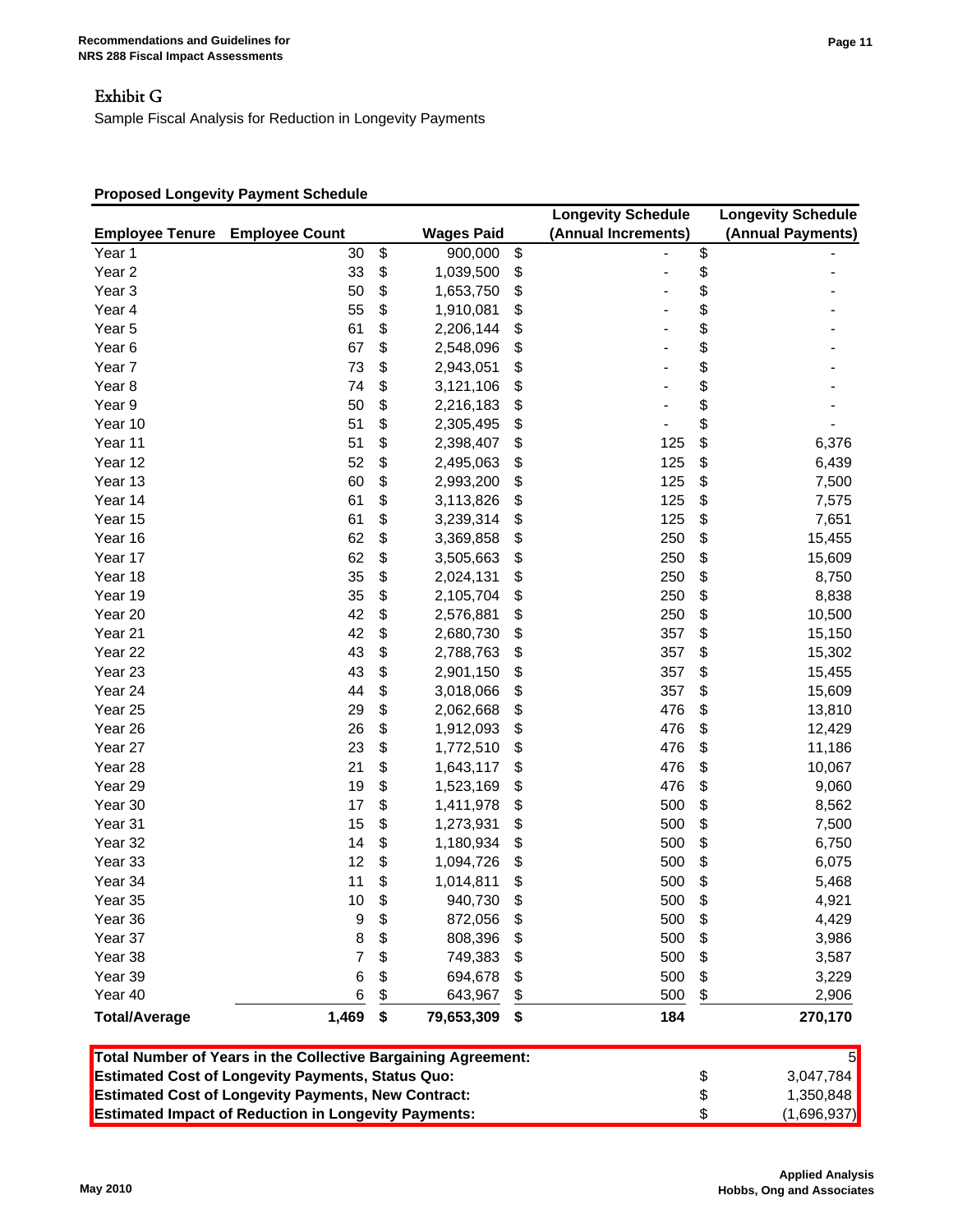# Exhibit E

Sample Fiscal Analysis of Uniform Allowance Provision

| <b>Total Number of Employees</b>                                |    | 1,000     |  |
|-----------------------------------------------------------------|----|-----------|--|
| Total Number of Employees Receiving Uniform Allowance (Current) |    |           |  |
| Total Amount of the Uniform Allowance (Annual)                  | \$ | 250       |  |
| Specified Annual Escalation Factor in Uniform Allowance         |    |           |  |
| Unit Cost in Year 1                                             | \$ | 250       |  |
| Unit Cost in Year 2                                             | \$ | 258       |  |
| Unit Cost in Year 3                                             | \$ | 265       |  |
| Unit Cost in Year 4                                             | \$ | 273       |  |
| Unit Cost in Year 5                                             | \$ | 281       |  |
| <b>Estimated Fiscal Impact of Benefit</b>                       |    |           |  |
| Year 1                                                          | \$ | 87,500    |  |
| Year 2                                                          | \$ | 90,125    |  |
| Year <sub>3</sub>                                               | \$ | 92,829    |  |
| Year 4                                                          | \$ | 95,614    |  |
| Year 5                                                          |    | 98,482    |  |
| <b>Total</b>                                                    |    | \$464,549 |  |